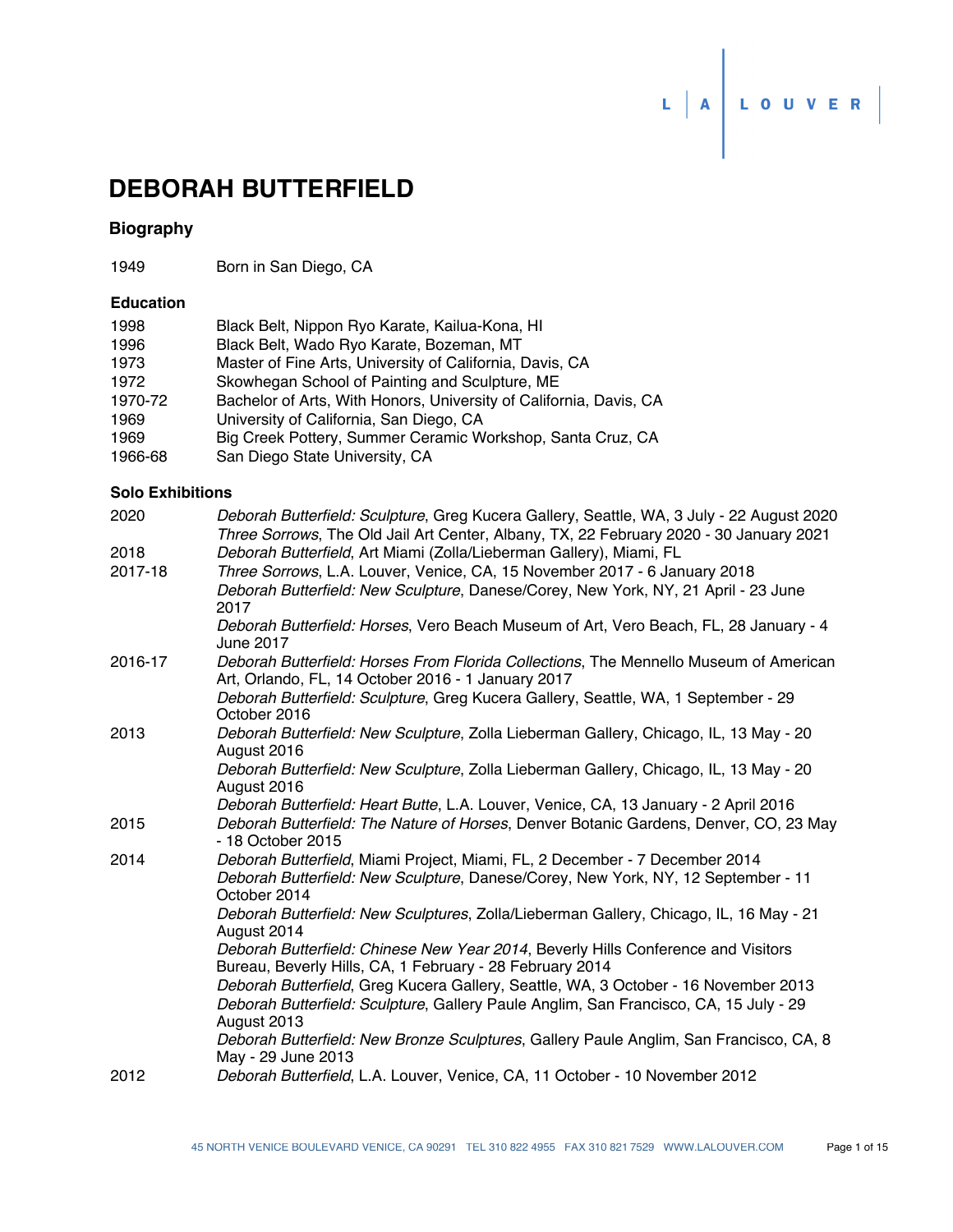|         | Essence: The Horses of Deborah Butterfield, Frederik Meijer Gardens & Sculpture Park,<br>Grand Rapids, MI, 27 January - 29 April 2012                                                                                                              |
|---------|----------------------------------------------------------------------------------------------------------------------------------------------------------------------------------------------------------------------------------------------------|
| 2011    | Deborah Butterfield: New Work, Danese, New York, 9 September - 8 October 2011<br>(catalogue)                                                                                                                                                       |
|         | Deborah Butterfield: Seven Bronze Sculptures, Greg Kucera Gallery, Seattle, WA, 2 June -<br>30 July 2011                                                                                                                                           |
| 2010    | Deborah Butterfield: New Sculpture, Zolla/Lieberman Gallery, Chicago, IL, 14 May - 18<br>August 2010                                                                                                                                               |
|         | Equine Muse: Deborah Butterfield, Yellowstone Art Museum, Billings, MT, 15 January - 20<br>April 2010                                                                                                                                              |
|         | Deborah Butterfield: Noble Steeds, Grounds for Sculpture, Hamilton, NJ, October 2010 -<br>April 2011                                                                                                                                               |
| 2009    | Deborah Butterfield, Gallery Paule Anglim, San Francisco, CA, 15 July - 29 August 2009<br>Deborah Butterfield, 425 Market Street, San Francisco, CA, 19 May - 29 August 2009<br>Deborah Butterfield, L.A. Louver, Venice, CA, 9 April - 9 May 2009 |
| 2008    | Deborah Butterfield: New Sculpture, Greg Kucera Gallery, Seattle, WA, 3 July - 23 August<br>2008                                                                                                                                                   |
| 2007    | Deborah Butterfield: New Sculpture, Zolla/Lieberman Gallery, Chicago, IL, 19 October - 28<br>November 2007 (catalogue)                                                                                                                             |
|         | Deborah Butterfield: Horses, Nevada Museum of Art, Reno, NV, 16 June - 23 September<br>2007                                                                                                                                                        |
| 2006    | Deborah Butterfield, Figge Art Museum, Davenport, IA, 3 March - 27 May 2007<br>Deborah Butterfield, L.A. Louver, Venice, CA, 14 September - 28 October 2006                                                                                        |
|         | Deborah Butterfield, Art Association of Jackson Hole, Jackson, WY, 1 September - 27<br>October 2006                                                                                                                                                |
|         | Deborah Butterfield: New Sculptures in Steel and Bronze, Gallery Paul Anglim, San<br>Francisco, CA, 4 May - 10 June 2006                                                                                                                           |
|         | Deborah Butterfield, Tucson Museum of Art, Tucson, AZ, 21 April - 30 July 2006<br>Deborah Butterfield, Hunter Art Museum, Chattanooga, TN, 13 January - 9 April 2006                                                                               |
| 2005-06 | Deborah Butterfield: Recent Sculpture, Edward Thorp Gallery, New York, 9 December<br>2005 - 28 January 2006                                                                                                                                        |
|         | Deborah Butterfield, Park Avenue Median, Between 52nd and 54th Street, New York, 1<br>October 2005 - January 2006                                                                                                                                  |
|         | Deborah Butterfield, Norton Museum of Art, West Palm Beach, FL, 16 September - 11<br>December 2005                                                                                                                                                 |
|         | Deborah Butterfield, Greg Kucera Gallery, Seattle, WA, 7 July - 27 August 2005<br>Deborah Butterfield, Neuberger Museum of Art, Purchase College, SUNY, Purchase, New<br>York, 21 May - 28 August 2005                                             |
|         | Deborah Butterfield: Horses, Mesa Contemporary Arts at Mesa Arts Center, Mesa, AZ, 22<br>April - 19 June 2005                                                                                                                                      |
|         | Deborah Butterfield: New Sculpture, Zolla/Lieberman Gallery, Chicago, IL, 15 April - 28<br>May 2005                                                                                                                                                |
|         | Deborah Butterfield, University Art Museum, University of Louisiana at LaFayette,<br>LaFayette, LA, 15 January - 20 April 2005                                                                                                                     |
| 2004-05 | Deborah Butterfield, Appleton Museum of Art, Ocala, FL, 27 August 2004 - 2 January 2005<br>Deborah Butterfield, The Contemporary Museum of Art, Honolulu, HI, 21 May - 25 July                                                                     |
|         | 2004<br>Deborah Butterfield: Sculpture, Gallery Paule Anglim, San Francisco, CA, 1 April - 1 May                                                                                                                                                   |
| 2003-04 | 2004<br>Deborah Butterfield: Recent Sculpture, Edward Thorp Gallery, New York, 5 December<br>2003 - 31 January 2004                                                                                                                                |
|         | Deborah Butterfield, L.A. Louver, Venice, CA, 11 September - 11 October 2003<br>Deborah Butterfield, Yellowstone Art Museum, Billings, MT, 15 August 2003 - 5 January                                                                              |
|         | 2004<br>Deborah Butterfield, Greg Kucera Gallery, Seattle, WA, 5 June - 2 August 2003<br>Deborah Butterfield, L.A. Louver, Venice, CA, 24 January - 22 February 2003                                                                               |
|         |                                                                                                                                                                                                                                                    |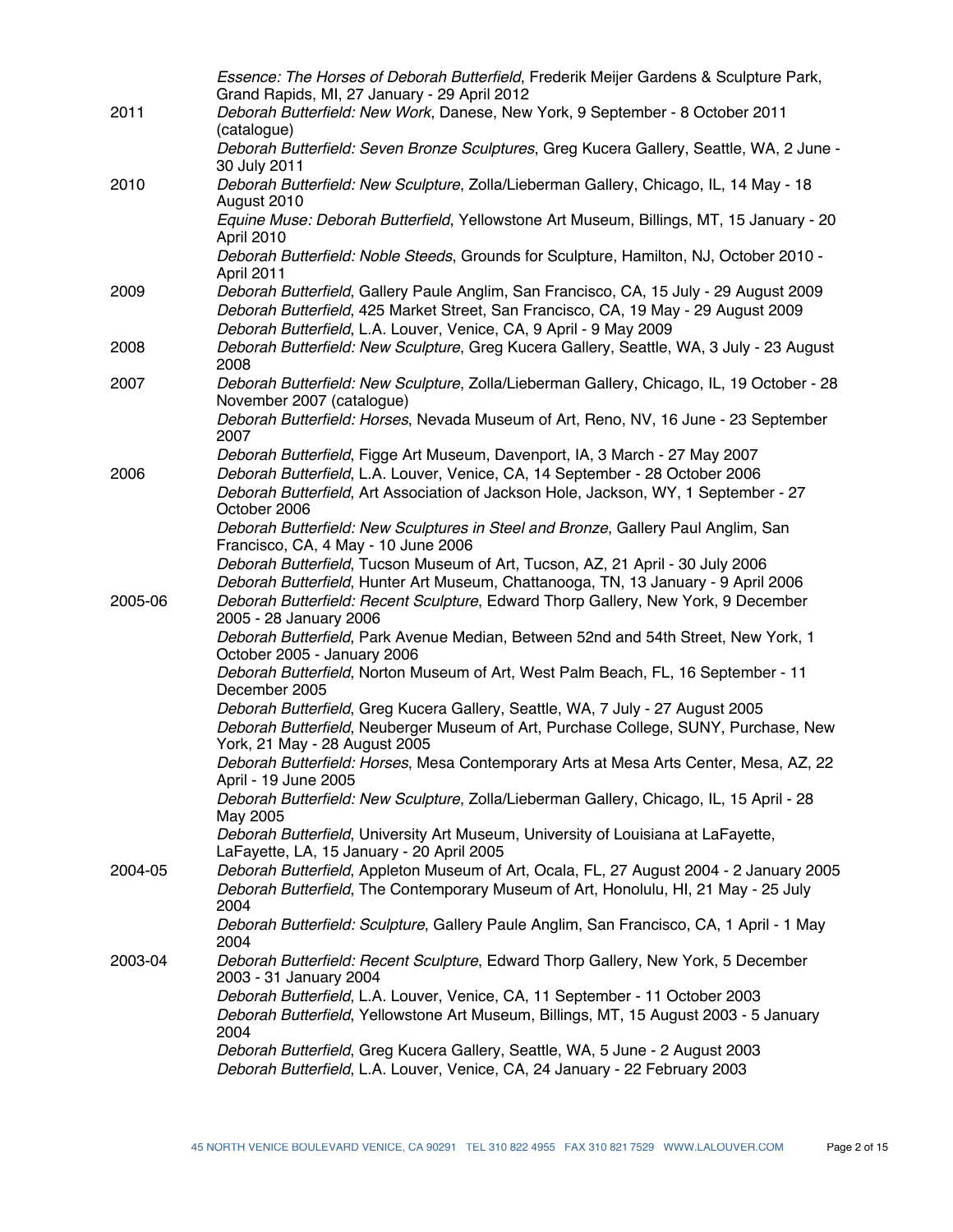| 2002    | Deborah Butterfield, Jundt Art Museum, Gonzaga University, Spokane, WA, 25 October -<br>18 December 2002                                                                                                |
|---------|---------------------------------------------------------------------------------------------------------------------------------------------------------------------------------------------------------|
|         | Deborah Butterfield: New Sculpture, Zolla/Lieberman Gallery, Chicago, IL, 13 September -<br>9 November 2002                                                                                             |
|         | UnCommon Lives: Extraordinary Women in the Arts, Rockford College, Rockford, IL, 18<br>March - 22 March 2002                                                                                            |
|         | The Horses of Deborah Butterfield, Holter Museum of Art, Helena, MT, 14 February - 19<br>May 2002                                                                                                       |
| 2001    | Deborah Butterfield, Gallery Paule Anglim, San Francisco, CA, 4 September - 6 October<br>2001                                                                                                           |
|         | Deborah Butterfield, Greg Kucera Gallery, Seattle, WA, 7 July - 30 August 2001<br>Deborah Butterfield: Figures of Horses, Bellevue Art Museum, Bellevue, WA, July -<br>November 2001                    |
| 2000    | Deborah Butterfield: Recent Sculpture, Edward Thorp Gallery, New York, 19 May - July<br>2000                                                                                                            |
| 1999    | Deborah Butterfield: Sculpture, Zolla/Lieberman Gallery, Chicago, IL, 15 October - 27<br>November 1999                                                                                                  |
|         | Deborah Butterfield, Greg Kucera Gallery, Seattle, WA, 3 June - 10 July 1999                                                                                                                            |
| 1998    | Deborah Butterfield, Botanica Gallery, Bozeman, MT, 11 September - 7 October 1998                                                                                                                       |
| 1997    | Deborah Butterfield, Gallery Paule Anglim, San Francisco, CA, 13 November - 20<br>December 1997                                                                                                         |
|         | Deborah Butterfield: Found Metal and Cast Bronze Horses, Greg Kucera Gallery, Seattle,<br>WA, 3 July - 23 August 1997                                                                                   |
| 1996-97 | Deborah Butterfield: Sculpture, Edward Thorp Gallery, New York, 16 November 1996 - 18<br>January 1997                                                                                                   |
|         | Deborah Butterfield, San Diego Museum of Art, San Diego, CA, 20 July - 15 September<br>1996                                                                                                             |
|         | Deborah Butterfield: New Bronze Sculptures, Zolla/Lieberman Gallery, Chicago, IL, 22<br>March - 25 April 1996                                                                                           |
| 1994    | Deborah Butterfield: Recent Work, The CLC Gallery, Bethel College, St. Paul, MN, 20<br>October - 14 December 1994                                                                                       |
|         | Horses, Greg Kucera Gallery, Seattle, WA, 6 October - 30 October 1994                                                                                                                                   |
|         | Deborah Butterfield: Sculpture, Beall Park Art Center, Bozeman, MT, 1 July - 28 July 1994                                                                                                               |
|         | Deborah Butterfield, Gallery Paule Anglim, San Francisco, CA, 20 April - 28 May 1994<br>Deborah Butterfield: Sculpture 1980-1992, Madison Art Center, Madison, WI, 19 February -<br>1 May 1994          |
| 1993    | Deborah Butterfield: Recent Sculpture, Edward Thorp Gallery, New York, 1 October - 30<br>October 1993                                                                                                   |
| 1992-93 | Deborah Butterfield: Sculpture, Beall Park Art Center, Bozeman, MT, 1 July - 28 July 1993<br>Deborah Butterfield: New Work, Zolla/Lieberman Gallery, Chicago, IL, 20 November 1992 -<br>21 January 1993 |
|         | Horses: The Art of Deborah Butterfield, Lowe Art Museum, University of Miami, Coral<br>Gables, FL, 6 February - 29 March 1992                                                                           |
| 1991-92 | Deborah Butterfield: Sculpture, Greg Kucera Gallery, Seattle, WA, 5 December 1991 - 2<br>February 1992                                                                                                  |
|         | Deborah Butterfield: Sculpture, Gallery Paule Anglim, San Francisco, CA, 16 January - 2<br>February 1991                                                                                                |
| 1990-91 | Deborah Butterfield, Zolla/Lieberman Gallery, Chicago, IL, 7 December 1990 - 5 January<br>1991                                                                                                          |
|         | Deborah Butterfield: Recent Sculpture, Edward Thorp Gallery, New York, 30 November<br>1990 - 19 January 1991                                                                                            |
| 1989    | Deborah Butterfield, Zolla/Lieberman Gallery, Chicago, IL, 20 October - 25 November 1989                                                                                                                |
|         | Gallery Paule Anglim, San Francisco, CA, 8 February - 4 March 1989                                                                                                                                      |
| 1988    | Deborah Butterfield, The Faith and Charity in Hope Gallery, Hope, ID, July 1988<br>(catalogue)                                                                                                          |
|         | Deborah Butterfield, Edward Thorp Gallery, New York                                                                                                                                                     |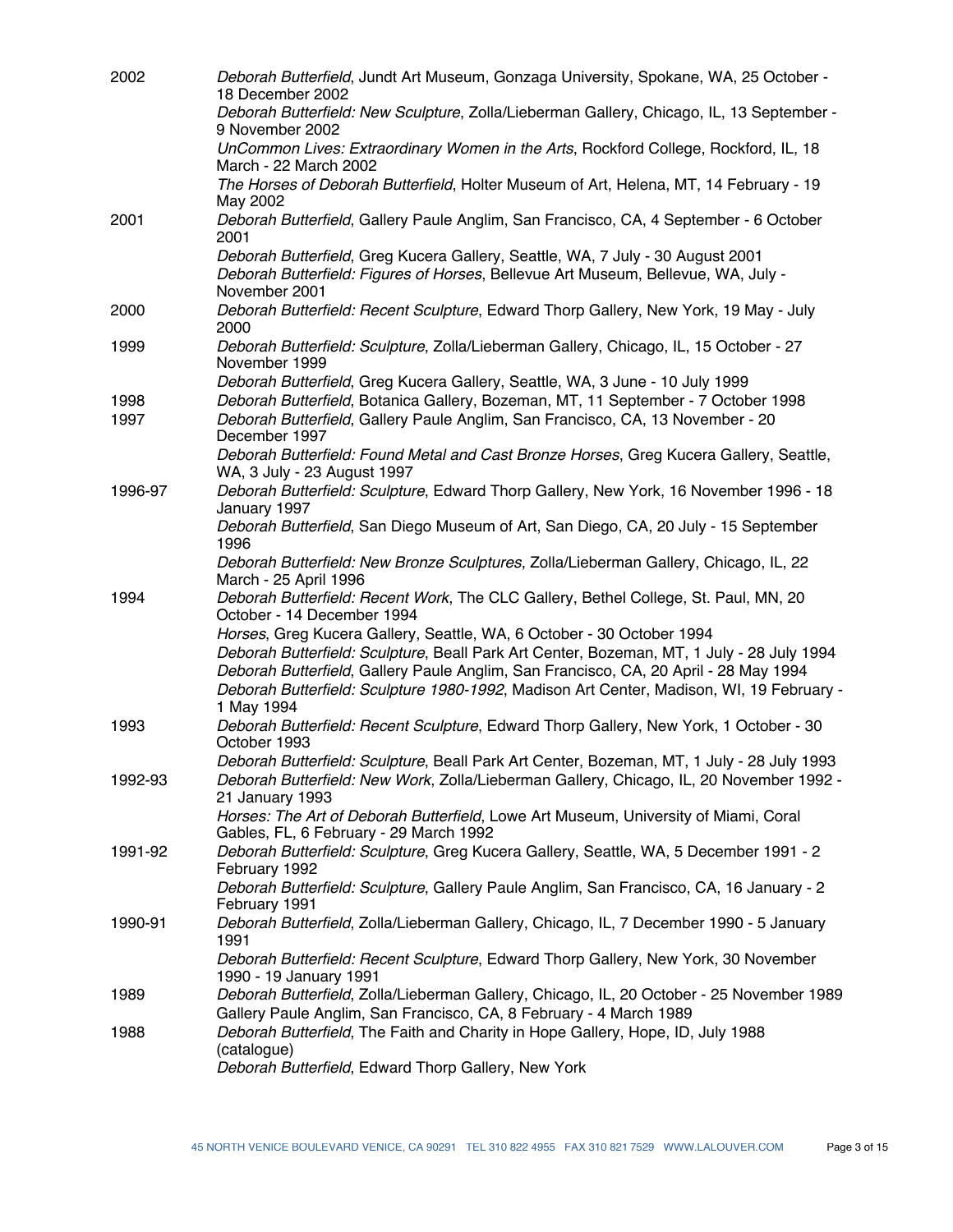| 1987    | DeWeese Contemporary Gallery, Bozeman, MT, 20 September - 18 October 1987                                                                                                                                                                                                                                                     |
|---------|-------------------------------------------------------------------------------------------------------------------------------------------------------------------------------------------------------------------------------------------------------------------------------------------------------------------------------|
| 1986-87 | Deborah Butterfield: Recent Sculpture, Edward Thorp Gallery, New York, 6 December<br>1986 - 28 January 1987                                                                                                                                                                                                                   |
|         | Contemporary Art Center, Honolulu, HI, 12 March - 16 April 1986 (brochure)                                                                                                                                                                                                                                                    |
| 1985    | Fuller Goldeen Gallery, San Francisco, CA, 1 October - 26 October 1986                                                                                                                                                                                                                                                        |
|         | Still Horses, Ohio State University Gallery of Fine Art, Columbus, OH, 4 February - 24<br>February 1985                                                                                                                                                                                                                       |
| 1984    | Galerie Ninety-Nine, Bay Harbour Islands, FL, 12 October - November 1984                                                                                                                                                                                                                                                      |
|         | O.K. Harris Works of Art, New York, 5 May - 26 May 1984                                                                                                                                                                                                                                                                       |
|         | Deborah Butterfield: Ponder and Smokey, Concourse Gallery, Bank of America World<br>Headquarters, San Francisco, CA, 16 January - 9 March 1984                                                                                                                                                                                |
|         | University Gallery, University of Nevada, Reno, NV                                                                                                                                                                                                                                                                            |
| 1983    | Chicago Cultural Center, Chicago, IL, 7 May - 18 June 1983                                                                                                                                                                                                                                                                    |
|         | Zolla/Lieberman Gallery, Chicago, IL, 7 May - 13 June 1983                                                                                                                                                                                                                                                                    |
|         | The Oakland Museum, Oakland, CA, 12 March - 17 April 1983<br>San Antonio Art Institute, San Antonio, TX, 28 February - 3 March 1983                                                                                                                                                                                           |
|         | South Eastern Center for Contemporary Art, Winston-Salem, NC, 25 February - 17 April<br>1983                                                                                                                                                                                                                                  |
|         | New Mexico State University Gallery, Las Cruces, NM                                                                                                                                                                                                                                                                           |
|         | Aspen Center for the Visual Arts, Aspen, CO                                                                                                                                                                                                                                                                                   |
| 1982    | Dallas Museum of Fine Arts, Dallas, TX, 31 October - 19 December 1982                                                                                                                                                                                                                                                         |
|         | Asher/Faure Gallery, Los Angeles, 9 September - 9 October 1982                                                                                                                                                                                                                                                                |
|         | Seattle Art Museum, Volunteer Park, Seattle, WA, 2 September - 17 October 1982                                                                                                                                                                                                                                                |
|         | O.K. Harris Gallery, New York                                                                                                                                                                                                                                                                                                 |
|         | Mayor Gallery, London, February 1982                                                                                                                                                                                                                                                                                          |
| 1981    | Deborah Butterfield, ARCO Center for the Visual Arts, Los Angeles, 10 November - 26<br>December 1981; traveled to Oklahoma State University, Stillwater, OK, 31 January - 19<br>February 1982; University of Oklahoma, Norman, OK; St. Louis, MO; University of                                                               |
|         | Colorado, Colorado Springs, CO, 7 May - 18 June 1982; The Walker Art Center,<br>Minneapolis, MN, 2 July - 22 August 1982; The Seattle Art Museum, Seattle, WA, 9<br>September - 17 October 1982; The Boise Gallery, Boise, ID, 27 November 1982 - 2<br>January 1983; Utah Museum of Fine Arts, Salt Lake City, UT (catalogue) |
|         | Galerie Rudolf Zwirner, Cologne, Germany, 9 October - November 1981                                                                                                                                                                                                                                                           |
|         | Museum of Art, Rhode Island School of Design, Providence, RI, 20 February - 15 March<br>1981                                                                                                                                                                                                                                  |
|         | Hansen Fuller Goldeen Gallery, San Francisco, CA, 2 February - 28 February 1981<br>Israel Museum, Jerusalem, February - April 1981                                                                                                                                                                                            |
| 1980    | Open Gallery, Eugene, OR                                                                                                                                                                                                                                                                                                      |
| 1979    | Deborah Butterfield: New Sculpture, Zolla/Lieberman Gallery, Chicago, IL, 11 May - 30<br>June 1979                                                                                                                                                                                                                            |
|         | O.K. Harris Gallery, New York, October - November 1979                                                                                                                                                                                                                                                                        |
| 1978    | Hansen Fuller Gallery, San Francisco, CA, 17 October - 18 November 1978                                                                                                                                                                                                                                                       |
|         | O.K. Harris Gallery, New York                                                                                                                                                                                                                                                                                                 |
|         | Lee Hoffman Gallery, Birmingham, MI, June - July 1978                                                                                                                                                                                                                                                                         |
| 1977    | Zolla/Lieberman Gallery, Chicago, IL, 17 September - 19 October 1977                                                                                                                                                                                                                                                          |
| 1976    | Zolla/Lieberman Gallery, Chicago, IL, 23 July - 10 September 1976                                                                                                                                                                                                                                                             |
|         | Madison Art Center, Madison, WI, 7 May - 31 May 1976                                                                                                                                                                                                                                                                          |
| 1973-74 | M.F.A Exhibition: Deborah Butterfield, Nelson I.C. Gallery, University of California, Davis,<br>CA, 7 December 1973 - 7 January 1974                                                                                                                                                                                          |

## **Select Group Exhibitions**

| 2020-21 | 45 at 45: L.A. Louver Celebrates 45 Years with 45 Artists, L.A. Louver, Venice, CA         |
|---------|--------------------------------------------------------------------------------------------|
| 2015-16 | The Horse, Museum of Prairefire, Overland Park, KS, 10 October 2015 - 24 January 2016      |
|         | <i>Wild Spirit: Horses in Art</i> , Wildling Museum, Solvang, CA, 17 January - 1 June 2015 |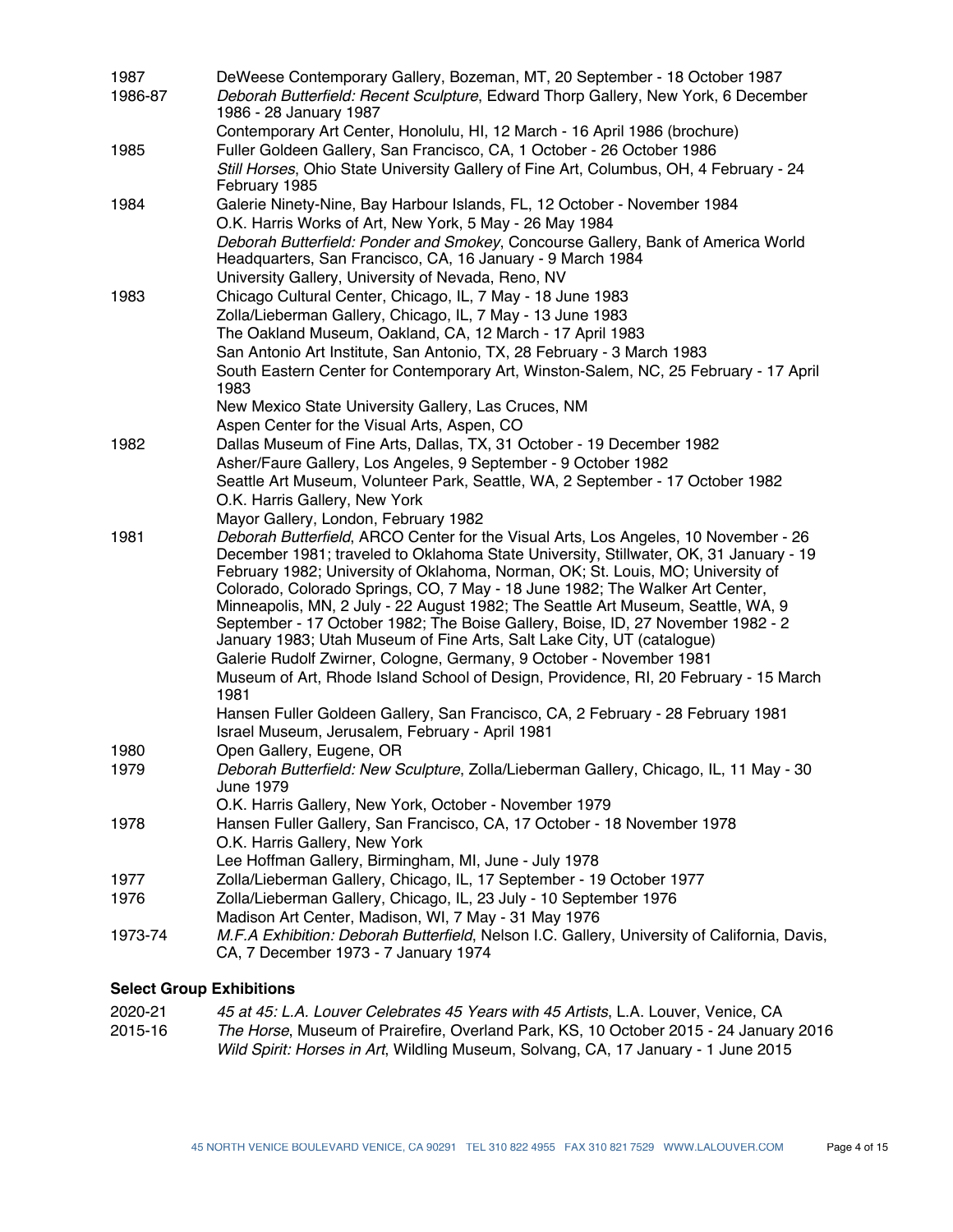| 2014-15 | Fertile Ground: Art and Community in California, Oakland Museum of California, Oakland,<br>CA, 20 September 2014 - 12 April 2015<br>A Contemporary Bestiary, Hallie Ford Museum of Art, Salem, OR, 13 September - 21                                                |
|---------|---------------------------------------------------------------------------------------------------------------------------------------------------------------------------------------------------------------------------------------------------------------------|
|         | December 2014<br>The Horse, Natural History Museum of Utah, Salt Lake City, UT, 19 July 2014 - 4 January<br>2015                                                                                                                                                    |
|         | Open 24 Hours, The Hunter Museum, Chattanooga, TN, 3 July 2014 - 8 March 2015<br>Summer, Danese/Corey, New York, NY, 6 June - 1 August 2014                                                                                                                         |
| 2013    | The Lunder Collection: A Gift of Art to Colby College, Colby College, Waterville, ME, 13<br>July 2013 - 8 June 2014                                                                                                                                                 |
|         | Celebrating Two Decades: The Peggy and Eric Lieber Collection and Other Gifts,<br>Frederick R. Weisman Museum of Art, Center for the Arts: Pepperdine University, Malibu,<br>CA, 11 May - 4 August 2013                                                             |
| 2012    | Serious Fun, Honolulu Museum of Art, Honolulu, HI, 6 December 2012<br>Behold! America: Frontiers, Museum of Contemporary Art, San Diego, CA, 10 November<br>2012 - 10 February 2013                                                                                 |
|         | A Legacy of Giving: The Anna & Frank Hall Collection, Sheldon Museum of Art, Lincoln,<br>NB, 8 June - 16 September 2012                                                                                                                                             |
|         | The Horse, San Diego Museum of Natural History, San Diego, CA, 1 June 2012 - 20<br>January 2013                                                                                                                                                                     |
|         | InsidelOut, Speed Art Museum, Louisville, KY, 21 April - 23 September 2012                                                                                                                                                                                          |
|         | The Armory Show- Modern, Danese, New York, NY, 8 March - 11 March 2012<br>John Buck and Deborah Butterfield: Horse & Rider, Holter Museum of Art, Helena, MT, 20<br>January - 8 April 2012                                                                          |
| 2011    | Contemporary Ceramics, Danese, New York, 18 November - 23 December 2011<br>(catalogue)                                                                                                                                                                              |
|         | The Horse, International Museum of the Horse, Lexington, KY, 22 October 2011 - 6 April<br>2012                                                                                                                                                                      |
|         | Western American Art South of the Sweet Tea Line III, Booth Western Art Museum,<br>Cartersville, GA, 24 September 2011 - 12 February 2012 (catalogue) III: Rockaway, 2007.<br>Montana Women in the Visual Arts, Emerson Center for the Arts & Culture, Bozeman, MT, |
|         | 9 September - 11 November 2011<br>2011 Artists from the Center, Archie Bray Foundation for the Ceramic Arts, Helena, MT, 27                                                                                                                                         |
|         | May - 31 July 2011 (catalogue)                                                                                                                                                                                                                                      |
| 2010    | The Horse, The Field Museum, Chicago, IL, 16 February - 14 August 2011<br>Arc of Picasso, Greg Kucera Gallery, Seattle, WA, 7 October - 13 November 2010                                                                                                            |
|         | Equine Devine, Kentucky Museum of Art and Craft, Louisville, KY, 7 August - 23 October<br>2010                                                                                                                                                                      |
|         | Sculptors Celebrate the Legacy of Fred and Lena Meijer, Frederik Meijer Gardens &<br>Sculpture Park, Grand Rapids, MI, 4 June 2010 - 2 January 2011                                                                                                                 |
|         | Double Vision: Partners in Art, Holter Museum of Art, Helena, MT, 1 May - 30 June 2010<br>Homelands: How Women Made the West, Autry National Center's Museum of the<br>American West, Los Angeles, 16 April - 22 August 2010                                        |
|         | The Secret Language of Animals, Tacoma Art Museum, Tacoma, WA, 23 January - 26<br>June 2010                                                                                                                                                                         |
| 2009    | Gallery Artists, L.A. Louver, Venice, CA, 12 November - 31 December 2009<br>In Our Time and Place, University Library Gallery, Sacramento State University,                                                                                                         |
|         | Sacramento, CA, 3 September - 12 November 2009                                                                                                                                                                                                                      |
|         | The Horse, Carnegie Museum of Natural History, Pittsburgh, PA, 27 February - 6 July 2009<br>Old Favorites and Promises, Museum of Fine Arts, Florida State University, Tallahassee,<br>FL, 31 January - 29 March 2009                                               |
| 2008-09 | Maverick Art, Autry National Center's Museum of the American West, Los Angeles, 3<br>October 2008 - 5 May 2009                                                                                                                                                      |
|         | Gifts to Montana: The Legacy of Miriam Sample, Yellowstone Art Museum, Billings, MT, 3<br>July - 15 October 2008 (catalogue)                                                                                                                                        |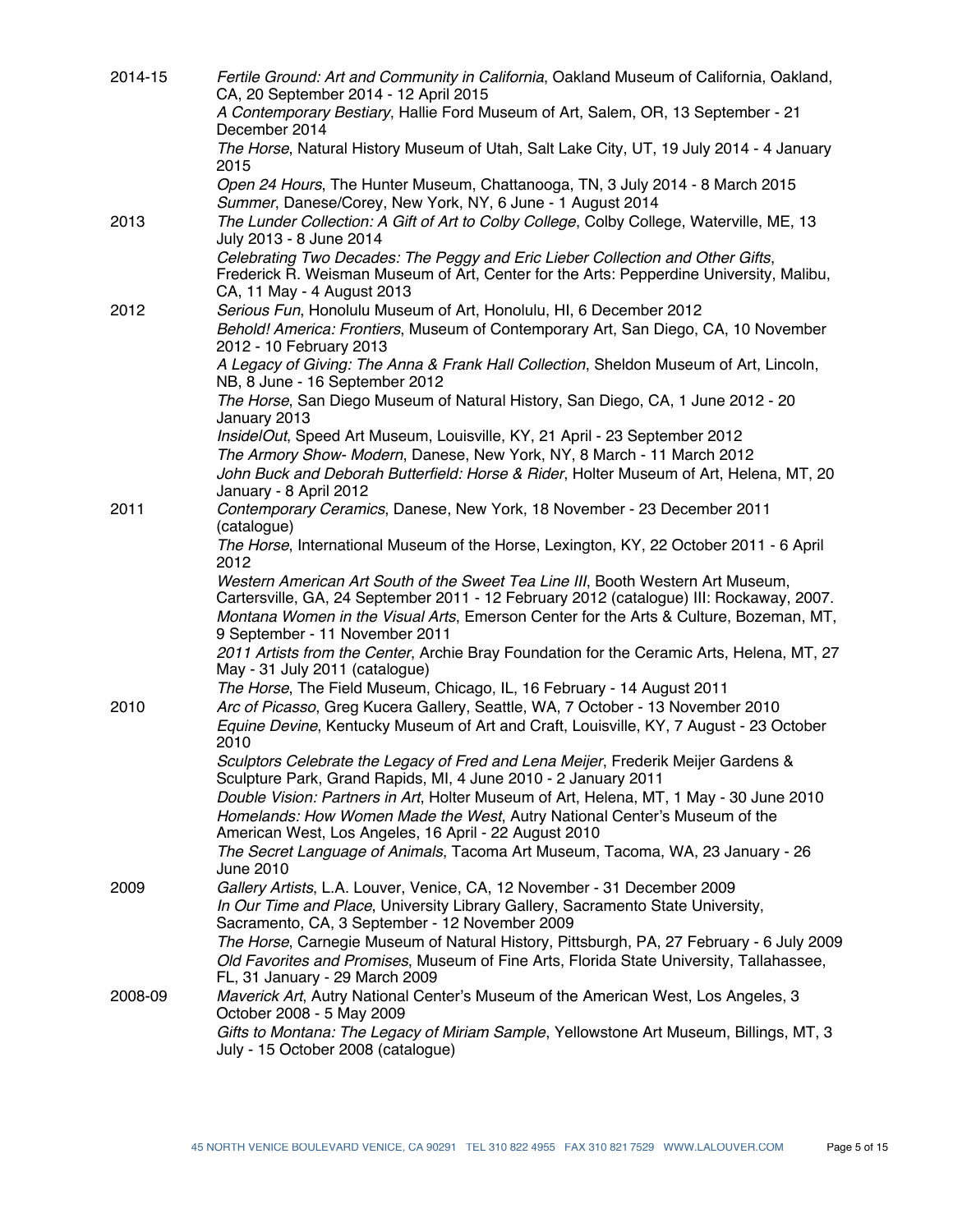|         | The Horse, American Museum of Natural History, New York, 17 May 2008 - 4 January<br>2009                                                                                                                                             |
|---------|--------------------------------------------------------------------------------------------------------------------------------------------------------------------------------------------------------------------------------------|
|         | Revisions: Zolla/Lieberman Gallery Through 32 Years, Zolla/Lieberman Gallery, Chicago,<br>IL, 15 February - 29 March 2008                                                                                                            |
|         | Sculpture: A Wyoming Invitational, University of Wyoming Art Museum, Laramie, WY, May<br>2008 - August 2009                                                                                                                          |
| 2007    | Range: Deborah Butterfield, C.S. Price, Theodore Waddell, Museum of Nothwest Art, La<br>Conner, WA, 13 January - 25 March 2007                                                                                                       |
| 2006    | Contemporary Sculpture, Zwirner & Wirth, New York, 14 September - 14 October 2006                                                                                                                                                    |
| 2005-06 | Making Connections, Yellowstone Art Museum, Billings, MT, 16 July 2005 - 8 January<br>2006 (catalogue)                                                                                                                               |
|         | Figure It Out, Hudson Valley Center for Contemporary Art, Peekskill, NY, 22 May 2005 -<br>ongoing                                                                                                                                    |
| 2004    | Four Sculptors, John Natsoulas Gallery, Davis, CA, 4 September - 24 October 2004<br>Sculpture from the Walla Walla Foundry, Museum of Art, Washington State University,<br>Pullman, WA, 20 August - 17 October 2004                  |
|         | Sculpture, L.A. Louver, Venice, CA, 9 July - 28 August 2004                                                                                                                                                                          |
|         | Best of the West, Palm Springs Desert Museum, Palm Springs, CA, 5 June - 29 August<br>2004                                                                                                                                           |
|         | Picasso to Thiebaud: Modern and Contemporary Art from the Collections of Stanford<br>University Alumni and Friends, Iris & B. Gerald Cantor Center for Visual Arts, Stanford<br>University, Stanford, CA, 18 February - 20 June 2004 |
|         | Roberta Lieberman: A Sharp Eye, An Art Dealer's 40 Year Journey, Evanston Art Center,<br>Evanston, IL, 11 January - 18 February 2004                                                                                                 |
| 2003-04 | Amazing Animal Exposition, Grounds for Sculpture, Hamilton, NJ, 11 October 2003 - 18<br>April 2004 (catalogue)                                                                                                                       |
|         | Expanded Horizons, Yellowstone Art Museum, Billings, MT, 24 January - 1 March 2003<br>(catalogue)                                                                                                                                    |
|         | Turning Corners, University of California, Berkeley Art Museum & Pacific Film Archive,<br>Berkeley, CA, March 2003 - Summer 2004                                                                                                     |
| 2002-03 | Fast Forward II, Berkeley Art Museum, University of California, Berkeley, CA, 19 June<br>2002 - 9 February 2003                                                                                                                      |
|         | The Lenore and Burton Gold Collection of 20th Cenutry Art, Hight Museum of Art, Atlanta,<br>GA, 3 March - 27 May 2002                                                                                                                |
| 2001-02 | Sculpture, L.A. Louver, Venice, CA, 30 November 2001 - 5 January 2002<br>Horse Tails: American Images and Icons 1800-2000, Katonah Museum of Art, Katonah,                                                                           |
|         | NY, 15 October - 30 December 2001 (catalogue)<br>The Wild West, Arken Museum of Modern Art, Ishoj, Denmark, 8 September 2001 - 20<br>January 2002 (catalogue)                                                                        |
|         | My Kingdom For A Horse, Northern Clay Center, Minneapolis, MN, 5 May - 16 June 2001                                                                                                                                                  |
|         | An Enduring Legacy: Art of the Americas from Nashville Collections, First Center for the<br>Visual Arts, Nashville, TN, 8 April 2001 - 10 March 2002                                                                                 |
| 2000    | Off the Wall: Sculptural Marker in the 20th Century, Miami University Art Museum, Oxford,<br>OH, 11 January - 5 March 2000                                                                                                           |
|         | Contemporary American Sculpture in Monte Carlo, Monte Carlo, Monaco, July - October<br>2000                                                                                                                                          |
| 1999    | Horse Attitudes: Examining the Equine, Contemporary Art Center of Virginia, Virginia<br>Beach, VA, 16 July - 5 September 1999                                                                                                        |
|         | Into the 21st Century: Selections from the Permanent Collection, San Jose Museum of Art,<br>San Jose, CA, 22 May 1999 - unknown                                                                                                      |
|         | What is Art For?, The Oakland Museum of California, Oakland, CA, 19 March 1999 -<br>unknown                                                                                                                                          |
|         | Old Paint New: The Image of the Horse in Contemporary Art, Holter Museum of Art,<br>Helena, MT, 15 January - 4 March 1999                                                                                                            |
|         | Animal, Musee Bourdelle, Paris, September 1999 - January 2000 (catalogue)                                                                                                                                                            |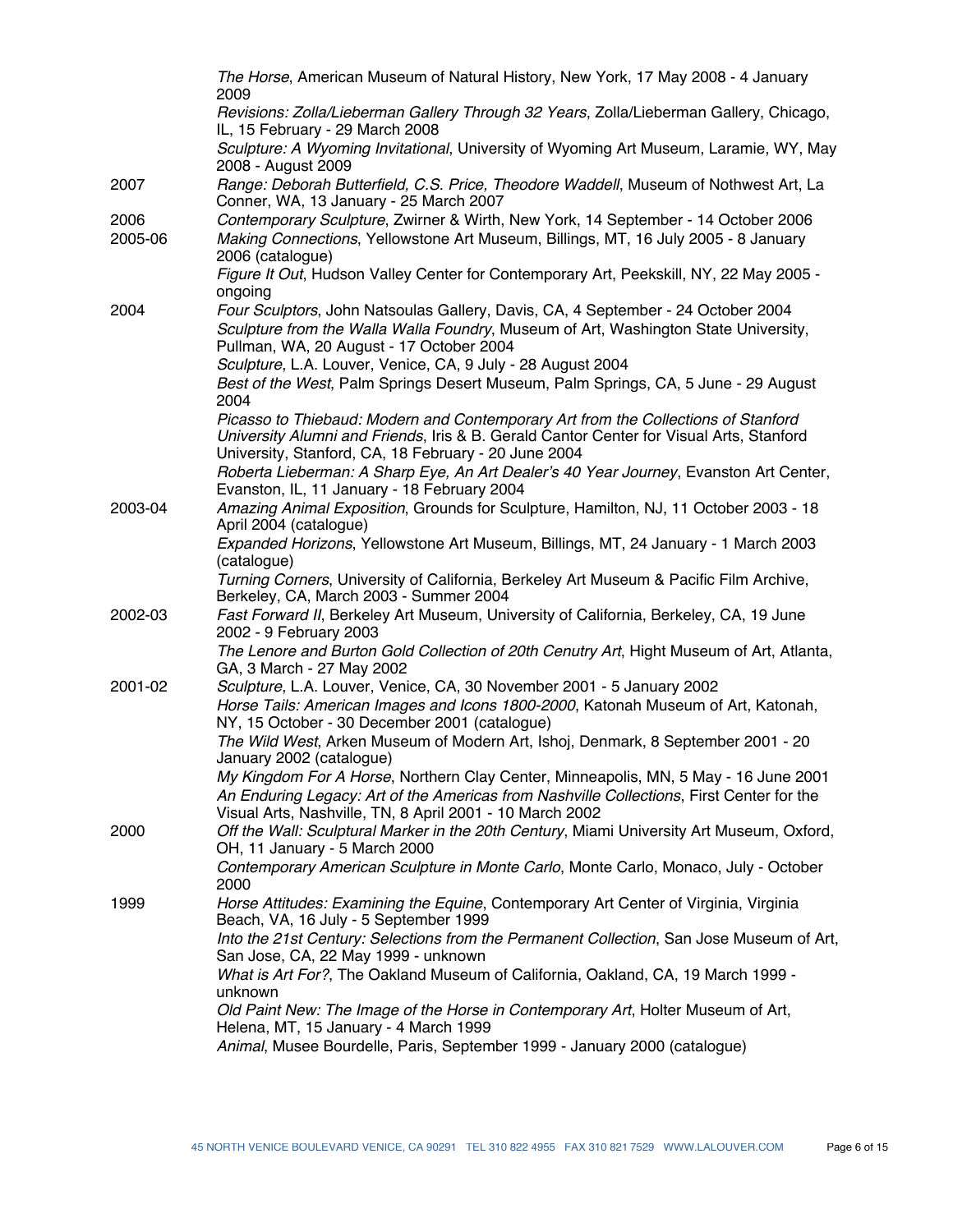| 1998    | Twentieth Century American Sculpture at The White House: Exhibition VIII, The White<br>House, Washington, D.C., October 1999 - October 2000<br>New Works by Contemporary Artists, Gerald Peters Gallery, Albuquerque, NM, 15 August -                                                                                                                                                                                                                                                                                                                                                                 |
|---------|-------------------------------------------------------------------------------------------------------------------------------------------------------------------------------------------------------------------------------------------------------------------------------------------------------------------------------------------------------------------------------------------------------------------------------------------------------------------------------------------------------------------------------------------------------------------------------------------------------|
|         | 15 October 1998<br>Deborah Butterfield Sculpture, Zolla/Lieberman Gallery, Chicago, IL, 21 May - 11 July 1998<br>Sculptural Perspectives for the New Millennium, The LEF Foundation, St. Helena, CA, 14<br>April - 14 June 1998                                                                                                                                                                                                                                                                                                                                                                       |
|         | Inner Eye: Contemporary Art from the Marc and Livia Straus Collection, Samuel P. Harn<br>Museum of Art, University of Florida, Gainesville, FL, 22 March 1998 - 3 January 1999;<br>traveled to Knoxville Museum of Art, Knoxville, TN, Spring 1999; Georgia Museum of Art,<br>University of Georgia, Athens, GA, Summer 1999; Chrysler Museum of Art, Norfolk, VA,<br>Fall 1999; Neuberger Museum of Art, SUNY, Purchase, New York, 30 January - 16 April<br>2000                                                                                                                                     |
| 1997    | Cast Contemporary Sculpture, Sheehan Gallery, Whitman Gallery, Walla Walla, WA, 30<br>August - 28 September 1997                                                                                                                                                                                                                                                                                                                                                                                                                                                                                      |
|         | The View from Denver, Museum of Modern Art, Vienna, Austria, 4 July - September 1997<br>Equus, Beall Park Art Center, Bozeman, MT, 3 July - 26 July 1997<br>Deborah Butterfield, John Buck, Misha Gordon and Therman Statom, Bemis Center for                                                                                                                                                                                                                                                                                                                                                         |
|         | Contemporary Arts, Omaha, NE, 20 May 1997 - unknown                                                                                                                                                                                                                                                                                                                                                                                                                                                                                                                                                   |
|         | Hawaiian Eye: Collecting Contemporary Art with Thurston Twigg-Smith, Yale University Art<br>Gallery, New Haven, CT, 9 April - 8 June 1997                                                                                                                                                                                                                                                                                                                                                                                                                                                             |
| 1996    | Two in Montana, Deborah Butterfield and John Buck Sculpture and Woodblock Prints,<br>Paris Gibson Square Museum of Art, Great Falls, MT, 14 May - 29 June 1996; traveled to<br>Herron Gallery, Indianapolis, IN, 23 August - September 1996; Johnson Museum of Art,<br>Ithaca, NY, 26 October 1996 - 12 January 1997; San Jose Museum of Art, San Jose, CA, 6<br>March - 25 May 1997; Eastern Washington State University, Pullman, WA, 9 June - 3<br>August 1997; Boise Art Museum, Boise, ID, mid September - 30 December 1997;<br>Schneider Art Museum, Ashland, OR, 15 January - 28 February 1998 |
|         | The Robert Arneson Tribute Exhibition, John Natsoulas Gallery, University of California,<br>Davis, CA, 7 May - 2 June 1996                                                                                                                                                                                                                                                                                                                                                                                                                                                                            |
|         | Horses, Rabbits, Elephants, People Everywhere, Grant Park, Chicago, IL, 3 May - 30<br>October 1996                                                                                                                                                                                                                                                                                                                                                                                                                                                                                                    |
| 1995    | The Beauty in the Beast: American Artists Observe the Horse, The Columbus Museum,<br>Columbus, GA, 16 October 1995                                                                                                                                                                                                                                                                                                                                                                                                                                                                                    |
|         | Northwest Art: Shaped by the Spirit, Shaped by the Land, Museum of Northwest Art, La<br>Conner, WA, 3 October - 31 December 1995                                                                                                                                                                                                                                                                                                                                                                                                                                                                      |
|         | Anne Reed Gallery, Ketchum, ID, 1 August - 31 August 1995                                                                                                                                                                                                                                                                                                                                                                                                                                                                                                                                             |
|         | Yellowstone Art Center 27th Annual Art Auction, Yellowstone Art Center, Billings, MT, 25<br>February 1995 (catalogue)                                                                                                                                                                                                                                                                                                                                                                                                                                                                                 |
|         | The Traditional Impulse, Greg Kucera Gallery, Seattle, WA, November 1995<br>Twentieth Century American Sculpture at the White House: Exhibition III, The White<br>House, Washington, D.C., October 1995                                                                                                                                                                                                                                                                                                                                                                                               |
| 1994-95 | Palm Springs Desert Museum, Palm Springs, CA, 4 November 1994 - 30 April 1995<br>Wildlife, California Center for the Arts Museum, Escondido, CA, 1 October - 31 December<br>1994 (catalogue)                                                                                                                                                                                                                                                                                                                                                                                                          |
|         | Politics and Place, National Wildlife Art Museum, Western Art Symposium, Jackson Hole,<br>WY, 30 September 1994                                                                                                                                                                                                                                                                                                                                                                                                                                                                                       |
|         | 1994 Outdoor Sculpture Exhibition, Bellevue Arts Commission, Bellevue, WA, 30 July - 2<br>October 1994                                                                                                                                                                                                                                                                                                                                                                                                                                                                                                |
|         | Birds and Beasts, Seattle Art Museum, Seattle, WA, 14 July 1994 - 9 April 1995<br>Spring/Summer '94 Exhibition, Grounds for Sculpture, Hamilton, NJ, 21 May - 30<br>September 1994                                                                                                                                                                                                                                                                                                                                                                                                                    |
|         | Putting Things Together: Recent Sculpture From the Anderson Collection, The Art<br>Museum of Santa Cruz County, Santa Cruz, CA, 23 April - 26 June 1994                                                                                                                                                                                                                                                                                                                                                                                                                                               |
| 1993    | Living with Art: The Collection of Glyn and Saul Dennison, The Morris Museum,<br>Morristown, NJ, 16 October - 21 November 1993                                                                                                                                                                                                                                                                                                                                                                                                                                                                        |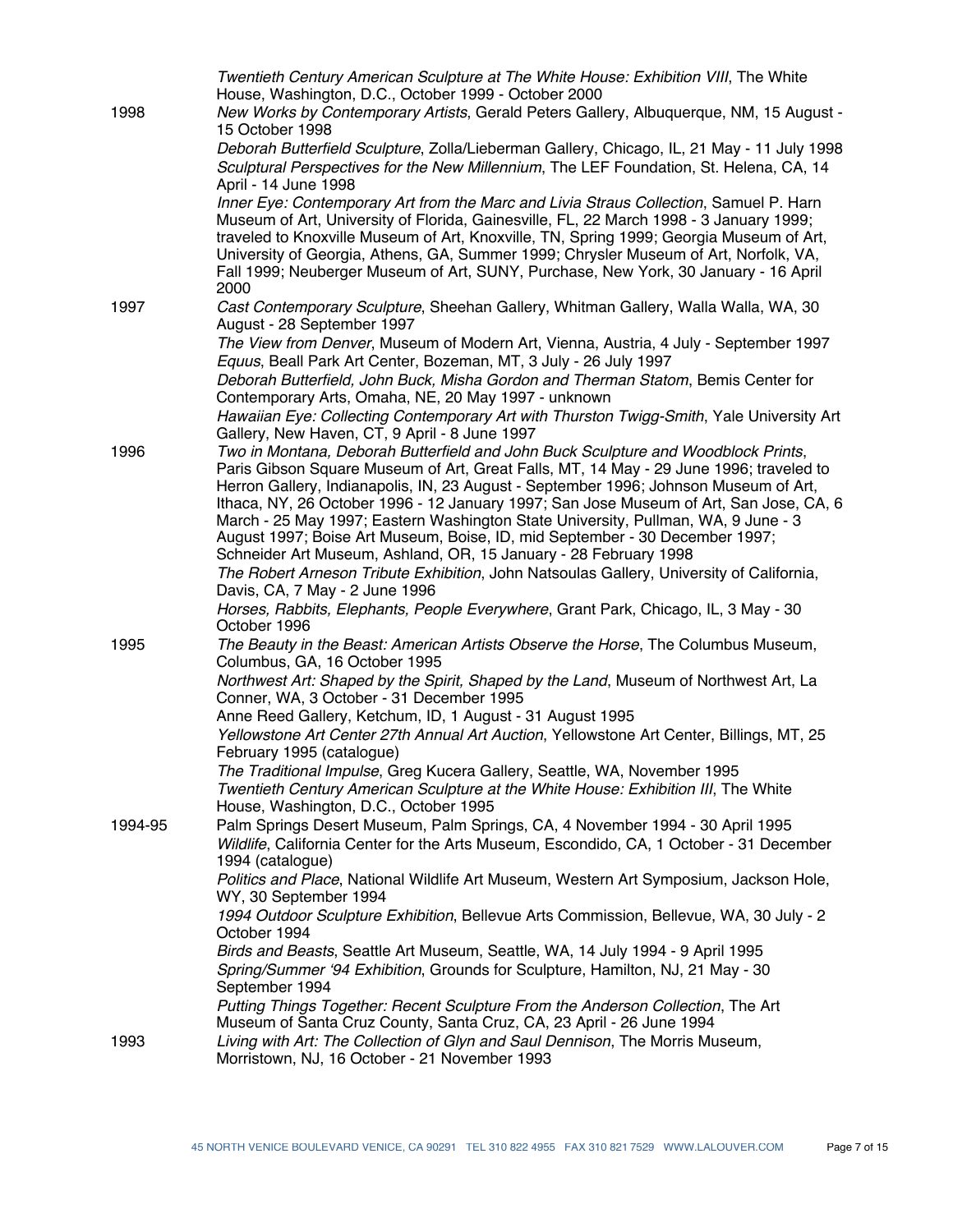|      | The Contemporary Museum Collects: The First Five Years 1988-1993, The Contemporary<br>Museum, Honolulu, HI, 6 October - 28 November 1993<br>4th Annual All Creatures Great and Small, John Natsoulas Gallery, Davis, CA, 17 July - 21                                                                                                                                                                                                                                                                                                                                                                                  |
|------|------------------------------------------------------------------------------------------------------------------------------------------------------------------------------------------------------------------------------------------------------------------------------------------------------------------------------------------------------------------------------------------------------------------------------------------------------------------------------------------------------------------------------------------------------------------------------------------------------------------------|
|      | August 1993<br>Yellowstone Art Center 26th Annual Art Auction, Yellowstone Art Center, Billings, MT, 5<br>March 1993 (catalogue)                                                                                                                                                                                                                                                                                                                                                                                                                                                                                       |
|      | Yellowstone Art Center 25th Annual Art Auction, Yellowstone Art Center, Billings, MT, 27<br>February 1993 (catalogue)                                                                                                                                                                                                                                                                                                                                                                                                                                                                                                  |
|      | The Garden in the Galleries, Minneapolis Sculpture Garden, Minneapolis, MN, 20 February<br>- 9 October 1993                                                                                                                                                                                                                                                                                                                                                                                                                                                                                                            |
|      | Sculpture from the Walla Walla Foundry, Greg Kucera Gallery, Seattle, WA, 7 January - 28<br>February 1993                                                                                                                                                                                                                                                                                                                                                                                                                                                                                                              |
| 1992 | Mind and Beast: Contemporary Artists and the Animal Kingdom, Leigh Yawkey Woodson<br>Art Museum, Wausau, WI, 4 April - 31 May 1992; traveled to Art Museum of South Texas,<br>Corpus Christi, TX, 12 June - 9 August 1992; Knoxville Museum of Art, Knoxville, TN, 28<br>August - 8 November 1992; Tucson Museum of Art, Tucson, AZ, 19 December 1992 - 14<br>February 1993; Canton Art Institute, Canton, OH, 27 March - 23 May 1993; Fort Wayne<br>Museum of Art, Fort Wayne, IN, 12 June - 8 August 1993 (catalogue)<br>Horses/Horses/Horses, Dahl Fine Arts Center, Rapid City, SD, 4 January - 2 February<br>1992 |
| 1991 | Romance of the Range, Scottsdale Center for the Arts, Scottsdale, AZ, 8 December 1991<br>A Horse of a Different Color, Scottsdale Center for the Arts, Scottsdale, AZ, 8 December<br>1991                                                                                                                                                                                                                                                                                                                                                                                                                              |
|      | Thirty Years of the Honolulu Advertiser Gallery 1961-1991, Honolulu Advertiser Gallery,<br>Honolulu, HI, 9 October - 4 December 1991                                                                                                                                                                                                                                                                                                                                                                                                                                                                                   |
|      | Sculptural Perspectives for the Nineties, Muckenthaler Cultural Center, Fullerton, CA, 6<br>October - 29 December 1991                                                                                                                                                                                                                                                                                                                                                                                                                                                                                                 |
|      | Sculpture from the Collection of Marc, Livia, Ari & Sarena Straus, Steinman College<br>Center, Franklin & Marshall College, Lancaster, PA, 4 October - 27 October 1991                                                                                                                                                                                                                                                                                                                                                                                                                                                 |
|      | Grand Opening, Robert & Gennie DeWeese Gallery, Bozeman, MT, 13 September 1991<br>Contemporary Sculpture: Perspectives on the Permanent Collection, Virginia Museum of<br>Fine Arts, Richmond, VA, 25 June - 11 August 1991                                                                                                                                                                                                                                                                                                                                                                                            |
|      | Big Sky/Bold Wind, Boulder Art Center, Boulder, CO, 7 June - 26 July 1991<br>Reprise: The Vera G. List Collection, A Twentieth Anniversary Exhibition, David Winton<br>Bell Gallery, List Art Center, Brown University, Providence, RI, October - November 1991                                                                                                                                                                                                                                                                                                                                                        |
| 1990 | The New West, Bernice Steinbaum Gallery, New York, 15 September - 15 October 1990<br>Nature's Minerals, North Dakota Museum of Art, Grand Forks, ND, 14 September - 21<br>October 1990                                                                                                                                                                                                                                                                                                                                                                                                                                 |
|      | All Creatures Great and Small, Natsoulas/Novelozo Gallery, Sacramento, CA, 2<br>September - 30 September 1990                                                                                                                                                                                                                                                                                                                                                                                                                                                                                                          |
|      | Horse Fresh 16, Kentucky Derby Museum, Louisbille, KY, 4 August - 30 September 1990<br>(catalogue)                                                                                                                                                                                                                                                                                                                                                                                                                                                                                                                     |
|      | SCULPTURE: Visions Transformed, Anne Reed Gallery, Ketchum, ID, 4 July - 1 August<br>1990                                                                                                                                                                                                                                                                                                                                                                                                                                                                                                                              |
|      | Thirty Years of TB-9: A Tribute to Robert Arneson, John Natsoulas Gallery, Davis, CA, 8<br>June - 8 July 1990 (catalogue)                                                                                                                                                                                                                                                                                                                                                                                                                                                                                              |
|      | Visions of the Volcano, Hui Noeau Visual Arts Center, Makawao, Maui, HI, 5 May - 10<br>June 1990                                                                                                                                                                                                                                                                                                                                                                                                                                                                                                                       |
|      | Visions of the Volcano, Stones Gallery, Lihue, Kauai, HI, 16 March - 31 March 1990<br>Visions of the Volcano, The Honolulu Advertiser Gallery, Honolulu, HI, 17 January - 28<br>February 1990                                                                                                                                                                                                                                                                                                                                                                                                                          |
| 1989 | Masters of the Inland Northwest, Cheney Cowles Museum, Spokane, WA, 8 September -<br>15 October 1989 (catalogue)                                                                                                                                                                                                                                                                                                                                                                                                                                                                                                       |
|      | Coming of Age: Twenty-One Years of Collecting by the Madison Art Center, Madison Art<br>Center, Madison, WI, 8 September - 12 November 1989                                                                                                                                                                                                                                                                                                                                                                                                                                                                            |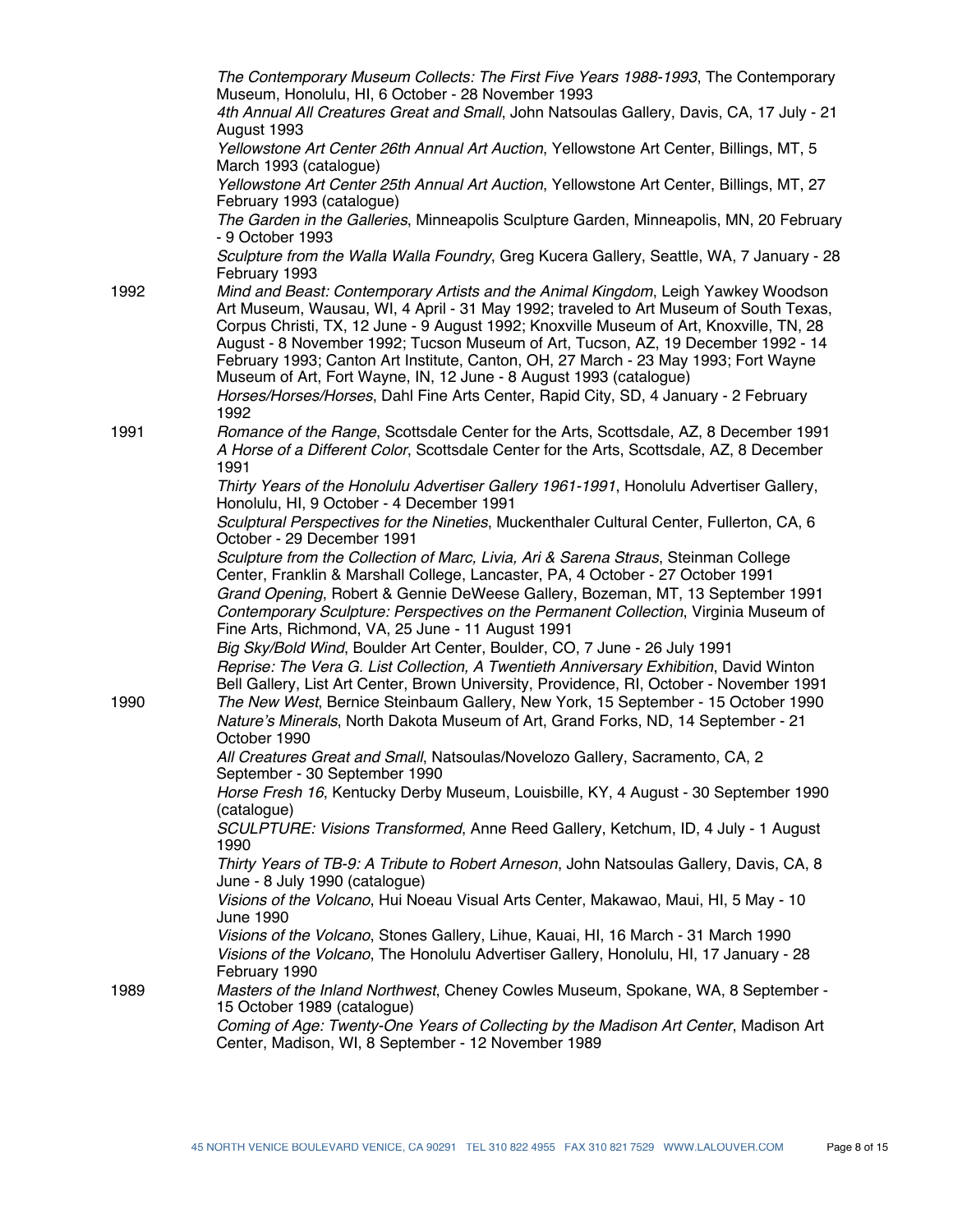*Deborah Butterfield, Stuart Lehrman, Italo Scanga*, Elizabeth Leach Gallery, Portland, OR, 7 September - 30 September 1989

*Women's Work: The Montana Women's Centennial Art Survey Exhibition 1889-1989*, Custer County Art Center, Miles City, MT, 3 August - 3 September 1989; traveled to Paris Gibson Square, Great Falls, MT, 28 October - 5 December 1989; Museum of the Rockies, Bozeman, MT, 13 December 1989 - 15 February 1990; Montana Historical Society, Helena, MT, 1 March - 15 June 1990; Mon Dak Heritage Center, Sidney, MT, 15 July - 15 August 1990 (catalogue)

*Sculpture: Visions Transformed*, Anne Reed Gallery, Ketchum, ID, 1 July - 1 August 1989 *Montana '89: Our Place and Time*, Ryegate, MT, 9 June - 30 June 1989

*Montana*, San Francisco Museum of Modern Art, San Francisco, CA, 6 June - 30 June 1989

*Where the Arts and People Meet*, Allied Arts Council of Yakima Valley, Weekend Workshops, Yakima, WA, 14 April - 19 May 1989

*Making Their Mark: Women Artists Move into the Mainstream, 1970-1985*, Cincinnati Art Museum, Cincinnati, OH, 24 February - 2 April 1989; traveled to New Orleans Museum of Art, New Orleans, LA, 6 May - 18 June 1989; Denver Art Museum, Denver, CO, 22 July - 10 September 1989; Pennsylvania Academy of the Fine Arts, Philadelphia, PA; 21 October - 31 December 1989

*SDSU Choice: Alumni Invitational*, University Art Gallery, San Diego State University, San Diego, CA, 11 February - 29 March 1989

The Hurlbutt Gallery, Greenwich Library, Greenwich, CT, December 1989 - January 1990 *Sculpture: Works in Bronze*, Carl Schlosberg Fine Arts, Sherman Oaks, CA, 6 November - 27 November 1988 (catalogue)

*Contra Costa Contemporary Collection*, Fuller Gross Gallery, San Francisco, CA, 30 October 1988 (catalogue)

*Editions: East and West*, Cheney Cowles Museum, Spokane, WA, 14 October - 13 November 1988 (catalogue)

*A Sense of Place: Contemporary Sculpture in Montana*, Missoula Museum of the Arts, Missoula, MT, 8 October - 15 November 1988 (catalogue)

*Twelve Artists*, Austen D. Warburton Gallery, Triton Museum of Art, Santa Clara, CA, 22 September 1988 (catalogue)

*Sculpture Since the Sixties from the Permanent Collection of the Whitney Museum of American Art*, Whitney Museum of American Art, New York, 7 September 1988 (catalogue) *Lost and Found in California: Four Decades of Assemblage Art*, James Corcoran Gallery, Santa Monica, CA, 16 July - 7 November 1988 (catalogue)

*The 1980s: A New Generation*, The Metropolitan Museum of Art, New York, 13 April - 31 July 1988

*Form & Idea, Butterfield Sculpture*, Pence Gallery, Santa Monica, CA

1987-88

1988

*New Glory in Sculpture: Recent Work by Gallery Artists*, Zolla/Lieberman Gallery, Chicago, IL, 4 December 1987 - 2 January 1988

*Sculpture from the Permanent Collection*, Madison Art Center, Madison, WI, 28 November 1987 - 24 January 1988

*Artists Who Teach: Faculties from the Member Institutions of the National Association of State Universities and Land-Grant Colleges*, Federal Reserve Board Building, Washington, D.C., 13 October - 11 December 1987 (catalogue)

*The Eloquent Object*, Philbrook Museum of Art, Tulsa, OK, 20 September 1987 - 3 January 1988; traveled to The Oakland Museum, Oakland, CA (catalogue)

*National Sculpture Society Celebrates the Figure: American Figurative Sculpture 1787 -1987*, Port of History Museum, Philadelphia, PA, 17 September - 15 November 1987 (catalogue)

Edward Thorp Gallery, New York, 8 September - 10 October 1987

*Animals*, Main Art Gallery, Visual Arts Center, California State University, Fullerton, CA, 5 September - 4 October 1987

*One Exhibition/Two Galleries*, Gallery Paule Anglim and Janet Steinberg Gallery, San Francisco, CA, 5 August - 29 August 1987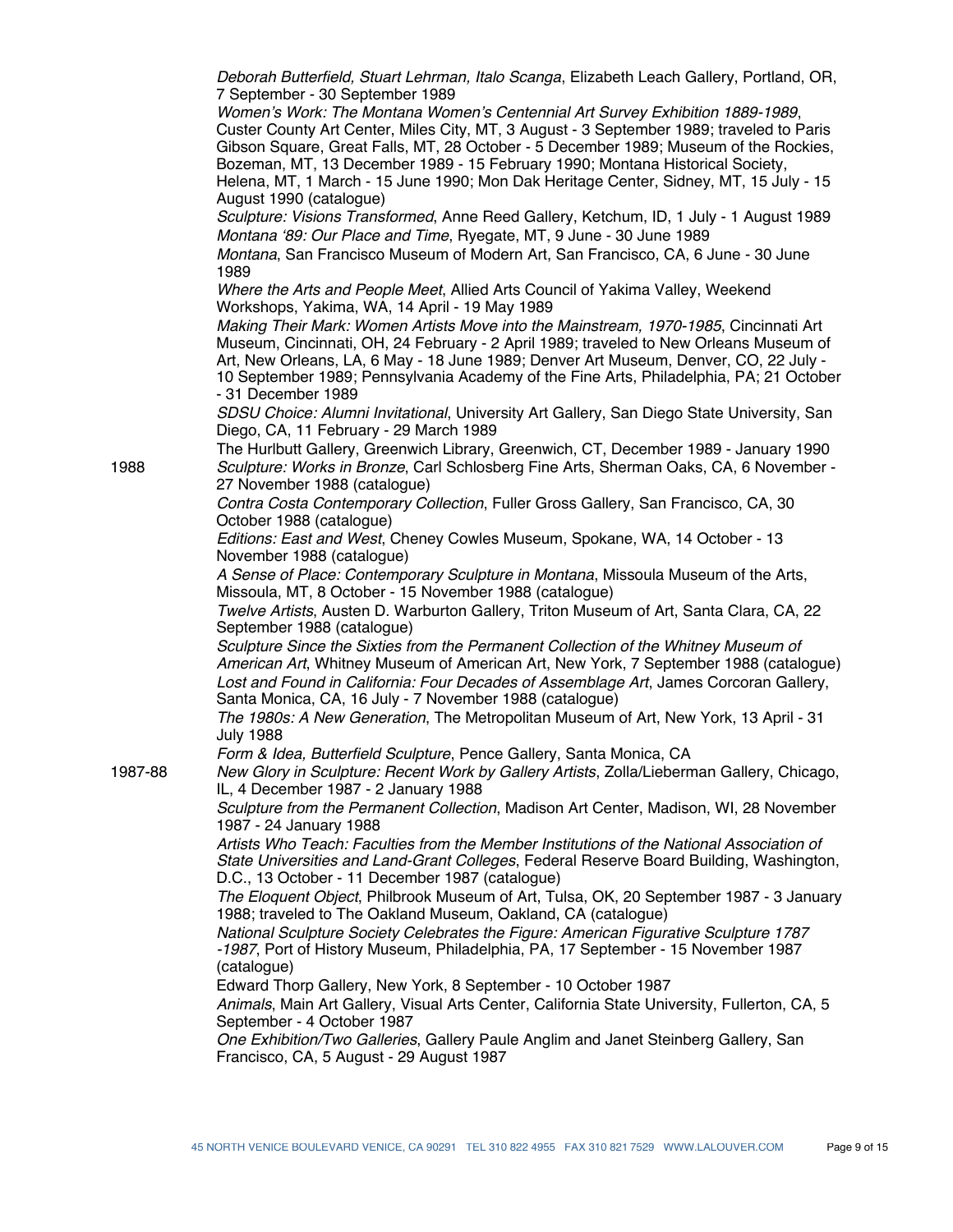|         | Thirty from 25, Sheppard Gallery, University of Nevada, Reno, NV, 24 April - 22 May 1987<br>(catalogue)                                                                                                                                                                                                                                                                                                                                                                                                                                                                                                         |
|---------|-----------------------------------------------------------------------------------------------------------------------------------------------------------------------------------------------------------------------------------------------------------------------------------------------------------------------------------------------------------------------------------------------------------------------------------------------------------------------------------------------------------------------------------------------------------------------------------------------------------------|
|         | Outstanding Works by Gallery Artists, Zolla/Lieberman Gallery, Chicago, IL, 24 April - 30<br>May 1987                                                                                                                                                                                                                                                                                                                                                                                                                                                                                                           |
|         | The New Museum Tenth Anniversary Benefit Auction 1987, The New Museum of<br>Contemporary Art, New York, 22 April - 26 April 1987                                                                                                                                                                                                                                                                                                                                                                                                                                                                                |
|         | The Whitney Museum at Philip Morris, Sculpture Court, New York, 17 April - 17 August<br>1987                                                                                                                                                                                                                                                                                                                                                                                                                                                                                                                    |
|         | Standing Ground: Sculpture by American Women, The Contemporary Arts Center,<br>Cincinnati, OH, 27 March - 10 May 1987 (catalogue)                                                                                                                                                                                                                                                                                                                                                                                                                                                                               |
|         | The Call of the Wild: Animal Themes in Contemporary Art, Museum of Art, Rhode Island<br>School of Design, Providence, RI, 16 January - 1 March 1987 (brochure)<br>The Bay Area Collects: A Focus on Sculpture, Rena Bransten Gallery, San Francisco, CA,                                                                                                                                                                                                                                                                                                                                                        |
|         | February - 13 March 1987                                                                                                                                                                                                                                                                                                                                                                                                                                                                                                                                                                                        |
|         | Edward Thorp Gallery, New York, July - October 1987<br>The Artful Traveler, BMW Gallery, New York, July - October 1987                                                                                                                                                                                                                                                                                                                                                                                                                                                                                          |
| 1986    | Butterfield/Buck: A Collaboration, Pittsburgh Center for the Arts, Pittsburgh, PA, 20<br>September - 2 November 1986; traveled to Zolla/Lieberman Gallery, Chicago, IL, 24 April -<br>30 May 1987; Des Moines Art Center, Des Moines, IA, 29 May - 26 August 1987;<br>Huntington Gallery, Park Hills, WV, January - February 1988; Contemporary Arts Center,<br>Cincinnati, OH, 20 May - 7 July 1988; Yellowstone Art Center, Billings, MT, September -                                                                                                                                                         |
|         | October 1988 (catalogue)<br>25th Anniversary Art Auction, Amnesty International USA, Santa Fe, NM, 28 August - 31<br>August 1986                                                                                                                                                                                                                                                                                                                                                                                                                                                                                |
|         | Third Western States Exhibition, The Brooklyn Museum, Brooklyn, NY, 6 June - 5 August<br>1986; traveled to New Orleans Contemporary Arts Center, New Orleans, LA, 8 November -<br>7 December 1986; Art Museum of South Texas, Corpus Christi, TX, 3 January - 22<br>February 1987; Colorado Springs Fine Arts Center, Colorado Springs, CO, 14 March - 17                                                                                                                                                                                                                                                       |
|         | May 1987; San Jose Museum of Art, San Jose, CA, 13 June - 23 August 1987;<br>Yellowstone Art Center, Billings, MT, 12 September - 25 October 1987; Palm Springs<br>Desert Museum, Palm Springs, CA, 20 November 1987 - 10 January 1988 (catalogue)<br>The New West, Colorado Springs Fine Art Center, Colorado Springs, CO, 11 January - 16<br>March 1986 (catalogue)                                                                                                                                                                                                                                           |
|         | Couples in Art, Bank of America World Headquarters, San Francisco, CA, July - August<br>1986                                                                                                                                                                                                                                                                                                                                                                                                                                                                                                                    |
| 1985-86 | Adornments, Bernice Steinbaum Gallery, New York, 10 December 1985 - 4 January 1986<br>(catalogue)                                                                                                                                                                                                                                                                                                                                                                                                                                                                                                               |
|         | Couples: Party of Two, University Art Gallery, California State University, Chico, CA, 2<br>December - 20 December 1985                                                                                                                                                                                                                                                                                                                                                                                                                                                                                         |
|         | Body and Soul: Aspects of Recent Figurative Sculpture, Contemporary Arts Center,<br>Cincinnati, OH, 6 September - 12 October 1985; traveled to Knight Gallery, Spirit Square<br>Art Center, Charlotte, NC, 1 February - 30 March 1986; Fresno Arts Center, Fresno, CA, 3<br>May - 28 June 1986; Loch Haven Art Center, Orlando, FL, 17 August - 12 October 1986;<br>Visual Arts Gallery, Florida International University, Miami, FL, 24 October - 1 December<br>1986; Joslyn Art Museum, Omaha, NE, 31 January - 28 March 1987; Jacksonville Art<br>Museum, Jacksonville, FL, 2 May - 27 June 1987 (catalogue) |
|         | Mile 4, Chicago Sculpture International, State Street Mall, Chicago, IL, 9 May - 9 June<br>1985 (catalogue)                                                                                                                                                                                                                                                                                                                                                                                                                                                                                                     |
|         | The Horse in 20th Century Art, Nicola Jacobs Gallery, London<br>Deborah Butterfield and John Buck, Birmingham Museum of Art, Birmingham, AL, July<br>1985                                                                                                                                                                                                                                                                                                                                                                                                                                                       |
|         | Edward Thorp Gallery, New York, 13 September - October 1985                                                                                                                                                                                                                                                                                                                                                                                                                                                                                                                                                     |
| 1984-85 | Stars, Fuller Goldeen Gallery, San Francisco, CA, 4 December 1984 - 5 January 1985<br>American Sculpture: Three Decades, Seattle Art Museum, Seattle, WA, 15 November<br>1984 - 27 January 1985 (brochure)                                                                                                                                                                                                                                                                                                                                                                                                      |
|         | Naturlich, Matthew Hamilton Gallery, Philadelphia, PA, 9 November 1984 - unknown                                                                                                                                                                                                                                                                                                                                                                                                                                                                                                                                |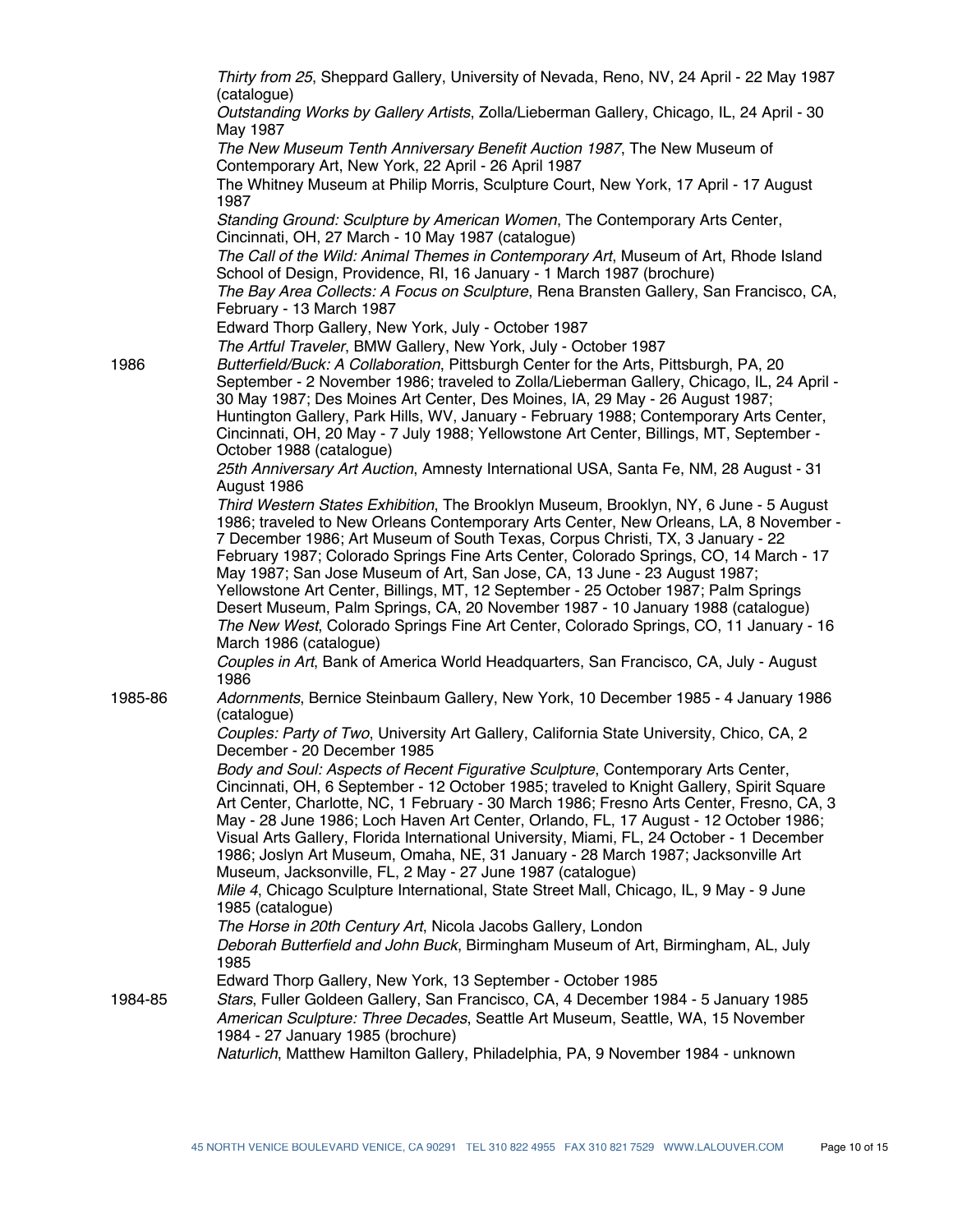|         | Highlights: Selections from the Bank America Corporation Art Collection, Concourse<br>Gallery, Bank of America World Headquarters, San Francisco, CA, 11 October - 27<br>November 1984                                                                                                                                                                                                                                                             |
|---------|----------------------------------------------------------------------------------------------------------------------------------------------------------------------------------------------------------------------------------------------------------------------------------------------------------------------------------------------------------------------------------------------------------------------------------------------------|
|         | Citywide Contemporary Sculpture Exhibition, Toledo Museum of Art, Toledo, OH, 15 July -<br>14 October 1984 (catalogue)                                                                                                                                                                                                                                                                                                                             |
|         | Celebration of the Horse, Hunterdon Art Center, Clinton, NJ, 24 June - 29 July 1984<br>(catalogue)                                                                                                                                                                                                                                                                                                                                                 |
|         | Art of the States: Works from a Santa Barbara Collection, Santa Barbara Museum of Art,<br>Santa Barbara, CA, 22 June - 26 August 1984                                                                                                                                                                                                                                                                                                              |
|         | A Celebration of American Women Artists, Part II: The Recent Generation, Sidney Janis<br>Gallery, New York, 11 February - 3 March 1984 (catalogue)                                                                                                                                                                                                                                                                                                 |
|         | Edward Thorp Gallery, New York, 1 February 1984 - 1 March 1985                                                                                                                                                                                                                                                                                                                                                                                     |
|         | Iowa Collects, Des Moines Art Center, Des Moines, IA (catalogue)                                                                                                                                                                                                                                                                                                                                                                                   |
| 1983    | Sculpture Then and Now, The Mayor Gallery, London, 1 July - 9 September 1983<br>(catalogue)                                                                                                                                                                                                                                                                                                                                                        |
|         | The Horse Show, Freidus Gallery, New York                                                                                                                                                                                                                                                                                                                                                                                                          |
|         | Fauna, The Animal Ally, Herbert H. Lehman College, City University of New York, Bronx,<br>NY.                                                                                                                                                                                                                                                                                                                                                      |
|         | Contemporary Sculpture in Montana, Custer County Art Center, Miles City, MT<br>Living with Art Two: The Walter and Dawn Netsch Collection, Miami University Art<br>Museum, Oxford, OH                                                                                                                                                                                                                                                              |
| 1982    | A Midsummer Night's Dream, Security Pacific Plaza, Los Angeles, July - 28 August 1983<br>Sculptors U.C. Davis: Past and Present, Richard L. Nelson Gallery, University of California,<br>Davis, CA, 20 September - 29 October 1982 (catalogue)                                                                                                                                                                                                     |
|         | 100 Years of California Sculpture, Oakland Museum, Oakland, CA, 7 August - 17 October<br>1982 (catalogue)                                                                                                                                                                                                                                                                                                                                          |
|         | 1st Annual Wild West Show, Alberta College of Art Gallery, Alberta, Canada, 24 June - 31<br>July 1982 (catalogue)                                                                                                                                                                                                                                                                                                                                  |
|         | The West as Art: Changing Perceptions of Western Art in California Collections, Palm<br>Springs Desert Museum, Palm Springs, CA, 24 February - 30 May 1982 (catalogue)<br>Montana Women Artists and the Environment, Missoula Museum of the Arts, Missoula, MT<br>S/300 Sculpture Tricentennial, Philadelphia Art Alliance, Philadelphia, PA                                                                                                       |
|         | Forgotten Dimension A Survey of Small Sculpture Sculpture in California Now, Fresno<br>Art Center, Fresno, CA; traveled by the Art Museum Association to San Francisco<br>International Airport, San Francisco, CA, 6 August - 17 September 1982; Center for the<br>Visual Arts, Illinois State University, Normal, IL, 11 October - 22 November 1982; Aspen<br>Center for the Visual Arts, Aspen, CO, 10 December 1982 - 20 January 1983; Florida |
|         | International University, Miami, FL, 10 February - 24 March 1983; Laumeier International<br>Sculpture Park, St. Louis, MO, 14 April - 2 June 1983; Mary and Leigh Block Gallery,<br>Northwestern University, Evanston, IL, 27 July - 11 September 1983; Colorado Gallery of<br>the Arts, Littleton, CO, 6 October - 24 November 1983 (catalogue)                                                                                                   |
| 1981-82 | Animals in American Art, 1880s-1980s, Nassau County Museum of Fine Art, Roslyn<br>Harbor, NY, 4 October 1981 - 17 January 1982 (catalogue)                                                                                                                                                                                                                                                                                                         |
|         | The Animal Image: Contemporary Objects and the Beast, Renwick Gallery, Smithsonian<br>Institution, Washington, D.C.                                                                                                                                                                                                                                                                                                                                |
|         | Works from the Collection of the Whitney Museum: A Seventies Selection, Miami<br>University Art Museum, Oxford, OH (catalogue)                                                                                                                                                                                                                                                                                                                     |
|         | Late Twentieth Century Art, Sydney and Frances Lewis Foundation, Richmond, VA<br>(catalogue)                                                                                                                                                                                                                                                                                                                                                       |
|         | A New Bestiary: Animal Imagery in Contemporary Art, Institute of Contemporary Art of the<br>Virginia Museum, Richmond, VA                                                                                                                                                                                                                                                                                                                          |
| 1980    | Montana Current/Ideas, Yellowstone Art Center, Billings, MT, 6 June - 20 July 1980<br>(catalogue)                                                                                                                                                                                                                                                                                                                                                  |
|         | Clay Attitudes: Recent Works by 15 Americans, The Queens Museum, Flushing, NY<br>Painting and Sculpture Today 1980, Indianapolis Museum of Art, Indianapolis, IN<br>(catalogue)                                                                                                                                                                                                                                                                    |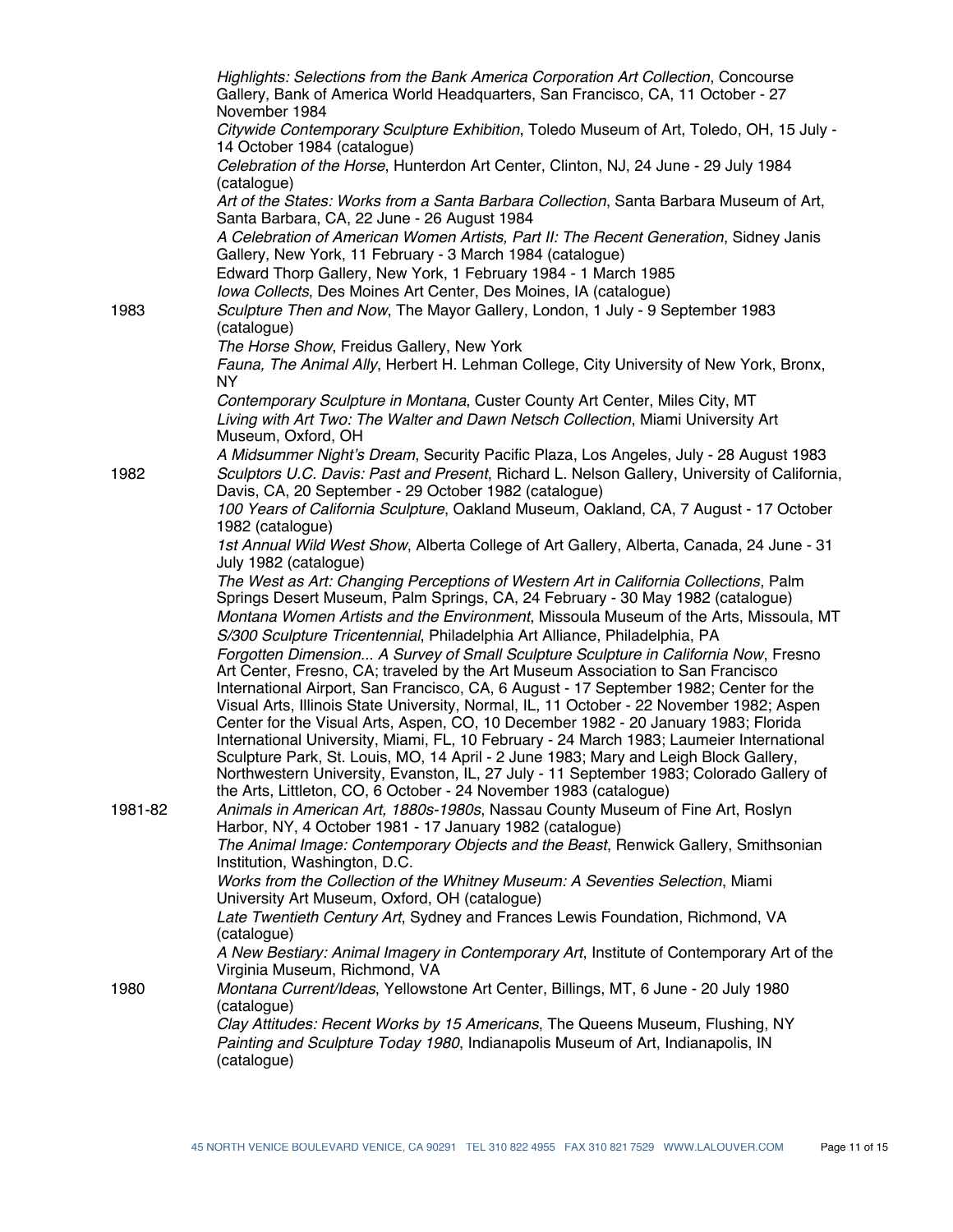|      | Couples, Fendrick Gallery, Washington, D.C.                                                                     |
|------|-----------------------------------------------------------------------------------------------------------------|
|      | 3-D Invitational Exhibit, Carnegie Mellon University, Pittsburgh, PA                                            |
|      | Woodworks One: The New American Sculpture, Dayton Art Institute, Dayton, OH                                     |
| 1979 | Eight Sculptors, curated by Douglas Schulz, Albright-Knox Art Gallery, Buffalo, NY, 17                          |
|      | March - 29 April 1979 (catalogue)                                                                               |
|      | Whitney Biennial, Whitney Museum of American Art, New York, 14 February - 8 April 1979<br>(catalogue)           |
|      | Montana Sculpture, University of Montana, Missoula, MT                                                          |
|      | The Decade in Review: Selections from the 1970s, Whitney Museum of American Art, New                            |
|      | York                                                                                                            |
| 1978 | Paper, Dayton Art Institute, Dayton, OH (catalogue)                                                             |
|      | Removed Realities: New Sculpture, Katonah Gallery, Katonah, NY                                                  |
|      | The Presence of Nature, Whitney Museum Downtown Center, New York                                                |
| 1977 | Seventy-Sixth Exhibition of Chicago Vicinity, Art Institute of Chicago, Chicago, IL                             |
|      | (catalogue)                                                                                                     |
|      | Drawings from Montana, University of Montana, Missoula, MT                                                      |
|      | Beauty of the Beast, Michael Kohler Arts Center, Sheboygan, WI                                                  |
| 1976 | Painting and Sculptures by Midwest Faculty Artists, Krannert Art Museum, Champaign, IL,                         |
|      | 4 April - 2 May 1976; traveled to Indiana University Art Museum, Bloomington, IN, 18 May -                      |
|      | 3 July 1976 (catalogue)                                                                                         |
| 1974 | Two Sculptors: Deborah Butterfield and Rudy Serra, University Art Museum, Berkeley, CA,<br>22 May - 7 July 1974 |
| 1973 | Media Survey, Fine Arts Gallery, San Diego, CA, 14 April - 27 May 1973 (catalogue)                              |
|      | First Southwest Region Exhibition, American Crafts Council Gallery, New York                                    |
|      | The Great Variety of Northern California Art, Pan Gallery, Chico, CA                                            |
|      | Artist's Contemporary Gallery, Sacramento, CA                                                                   |
|      | Statements, The Oakland Museum, Oakland, CA (catalogue)                                                         |
| 1972 | Ceramics, University of California, San Diego, CA                                                               |
|      | Eight from Davis, Wenger Gallery, San Francisco, CA                                                             |
|      | The Sacramento Valley, San Francisco Art Institute, San Francisco, CA                                           |
|      | A Deep Source of Trouble, San Francisco State College, San Francisco, CA                                        |
|      | Sculpture, Artist's Contemporary Gallery, Sacramento, CA                                                        |
| 1971 | Obscure Artists of Davis, I.C. Nelson Gallery, University of California, Davis, CA                              |
|      | Second Annual Shasta College Invitational Art Exhibition, Shasta College, Redding, CA                           |
| 1970 | Twenty-Four Hour Show, I.C. Nelson Gallery, University of California, Davis, CA                                 |
|      |                                                                                                                 |

## **Selected Talks and Lectures**

| 2020 | Visiting Artist Lecture, Anderson Ranch Arts Center, Snowmass Village, CO, June 2     |
|------|---------------------------------------------------------------------------------------|
| 2015 | "Culture Now: Peter Shelton," Institute of Contemporary Arts, London, UK, November 20 |
|      | Doris Duke Theater, Honolulu Museum of Art, Honolulu, HI, February 27                 |
| 2014 | Snite Museum of Art, Annenberg Auditorium, IN, November 12                            |
| 2013 | Stanford University, Annenberg Auditorium, CA, October 22                             |
| 2003 | Art Museum, University of Kentucky, Lexington, KY, December 8                         |
|      | Solomon R. Guggenheim Museum, New York, July 27                                       |
| 2002 | Jundt Art Museum, Gonzaga University, Spokane, WA, November 7                         |
|      | Pilchuck Glass School, Stanwood, WA, June 24                                          |
|      | Rockford College, Rockford, IL, March 22 & 23                                         |
|      | Holter Museum of Art, Helena, MT, February 20                                         |
| 2001 | De Rosa Preserve, Napa Valley, CA, September 8                                        |
|      | Anderson Ranch Arts Center, Showmass Village, CO, July 26                             |
|      | High Museum of Art, Atlanta, GA, April 23                                             |
| 1994 | Walker Art Center, Minneapolis, MN, August 5                                          |
|      |                                                                                       |

## **Grants and Awards**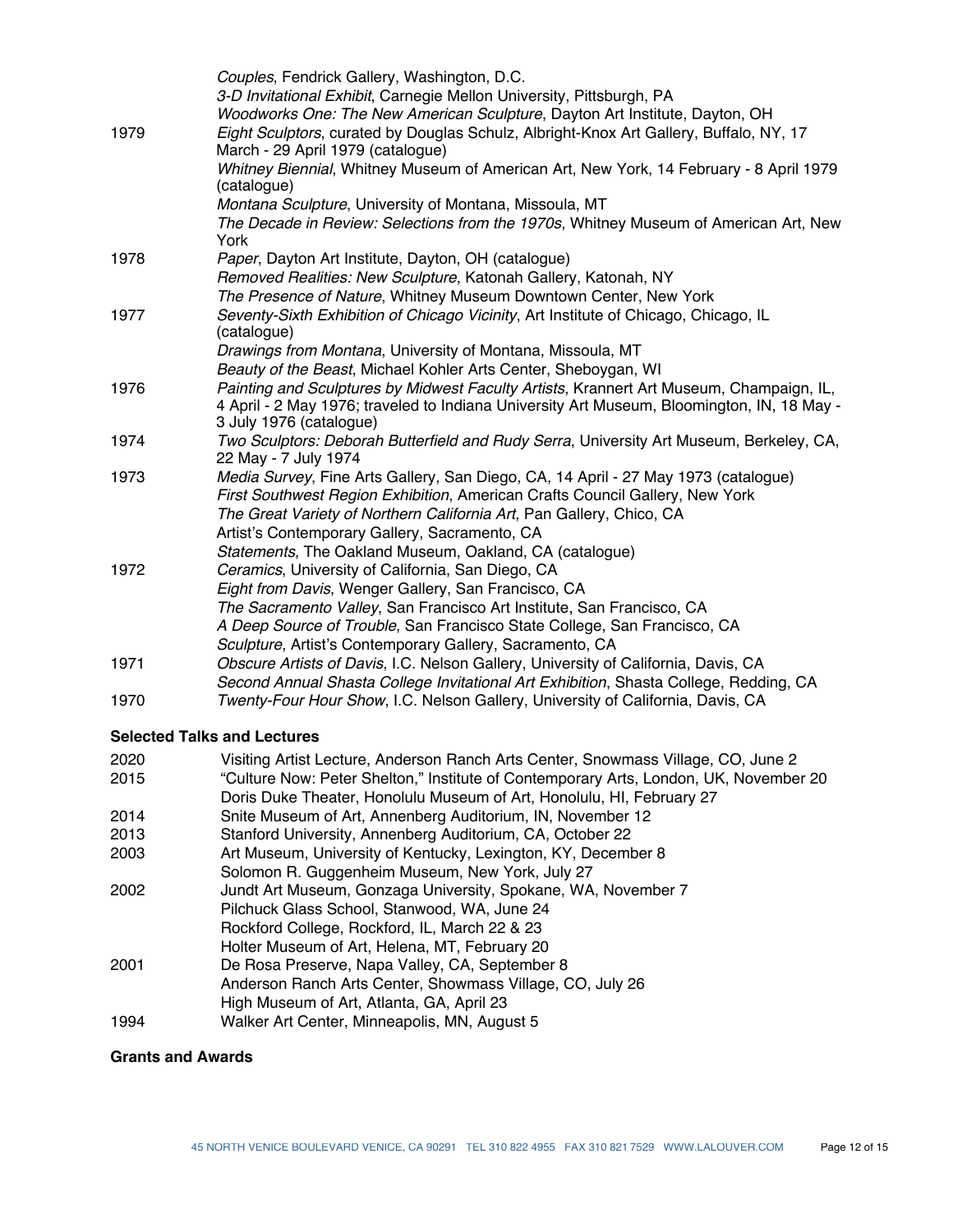| 2010 | Governor's Arts Award, Montana Arts Council, Helena, MT                                                                         |
|------|---------------------------------------------------------------------------------------------------------------------------------|
| 2005 | Honorary Doctorate of Humanities, Whitman College, Walla Walla, WA                                                              |
| 2004 | President's Award for Artist of the Year, Yellowstone Art Museum, Billings, MT                                                  |
| 1998 | Honorary Doctorate of Fine Arts, Montana State University, Bozeman, MT                                                          |
| 1997 | Honorary Doctorate of Fine Arts, Rocky Mountain College, Billings, MT                                                           |
| 1993 | Golden Plate Award, American Academy of Achievement                                                                             |
| 1992 | Citation for Excellence, University of California, Davis, Cal Aggie Alumni Association,<br>Davis, CA                            |
| 1980 | John Simon Guggenheim Memorial Fellowship                                                                                       |
|      | Individual Artist Fellowship, National Endowment for the Arts                                                                   |
| 1977 | Individual Artist Fellowship, National Endowment for the Arts                                                                   |
| 1976 | Grant, Summer Session, University of Wisconsin, Madison, WI                                                                     |
| 1972 | Purchase Award for Sculpture and Student Jury Award for Sculpture, Skowhegan School<br>of Painting and Sculpture, Skowhegan, ME |

#### **Teaching**

| 1984-87 | Adjunct Assistant Professor/Graduate Student Consultant, Montana State University, |
|---------|------------------------------------------------------------------------------------|
|         | Bozeman, MT                                                                        |
| 1979-83 | Assistant Professor, Montana State University, Bozeman, MT                         |
| 1977-79 | Visiting Artist, Montana State University, Bozeman, MT                             |
| 1975-77 | Assistant Professor, Sculpture, University of Wisconsin, Madison, WI               |
| 1974-75 | Visiting Lecturer, Sculpture, University of Wisconsin, Madison, WI                 |

#### **Collections**

Arizona State University Museum, Tempe, AZ Art Institute of Chicago, IL Atlanta Richfield Company, Los Angeles Autry National Center, Los Angeles Baltimore Museum of Art, Baltimore, MD Bank of America Corporation, Costa Mesa, CA Boise Art Museum, Boise, ID Bowdoin College Museum of Art, Brunswick, ME Brooklyn Museum, New York Cañada College, Redwood City, CA Central Washington University, Ellensburg, WA Chrysler Museum of Art, Norfolk, VA Cincinnati Art Museum, Cincinnati, OH Circus World Museum, Baraboo, WI Clise Properties, Seattle, WA Columbus Museum, Columbus, GA Columbus Museum of Art, Columbus, OH Contemporary Museum, Honolulu, HI Copley Square, Urban Development Corporation, Boston, MA Dallas Art Museum, Dallas, TX Davis Museum and Cultural Center, Wellesley College, Wellesley, MA Delaware Museum of Art, Wilmington, DE Denver Art Museum, Denver, CO Des Moines Art Center, Des Moines, IA Des Moines Art Center, Des Moines, IA Frederick R. Weisman Museum of Art, Pepperdine University, Malibu, CA Greenwich Arts Council, Greenwich, CT Hallmark Cards Incorporated, Kansas City, MO Hirshhorn Museum and Sculpture Garden, Smithsonian Institution, Washington, D.C. Hunter Museum of American Art, Chattanooga, TN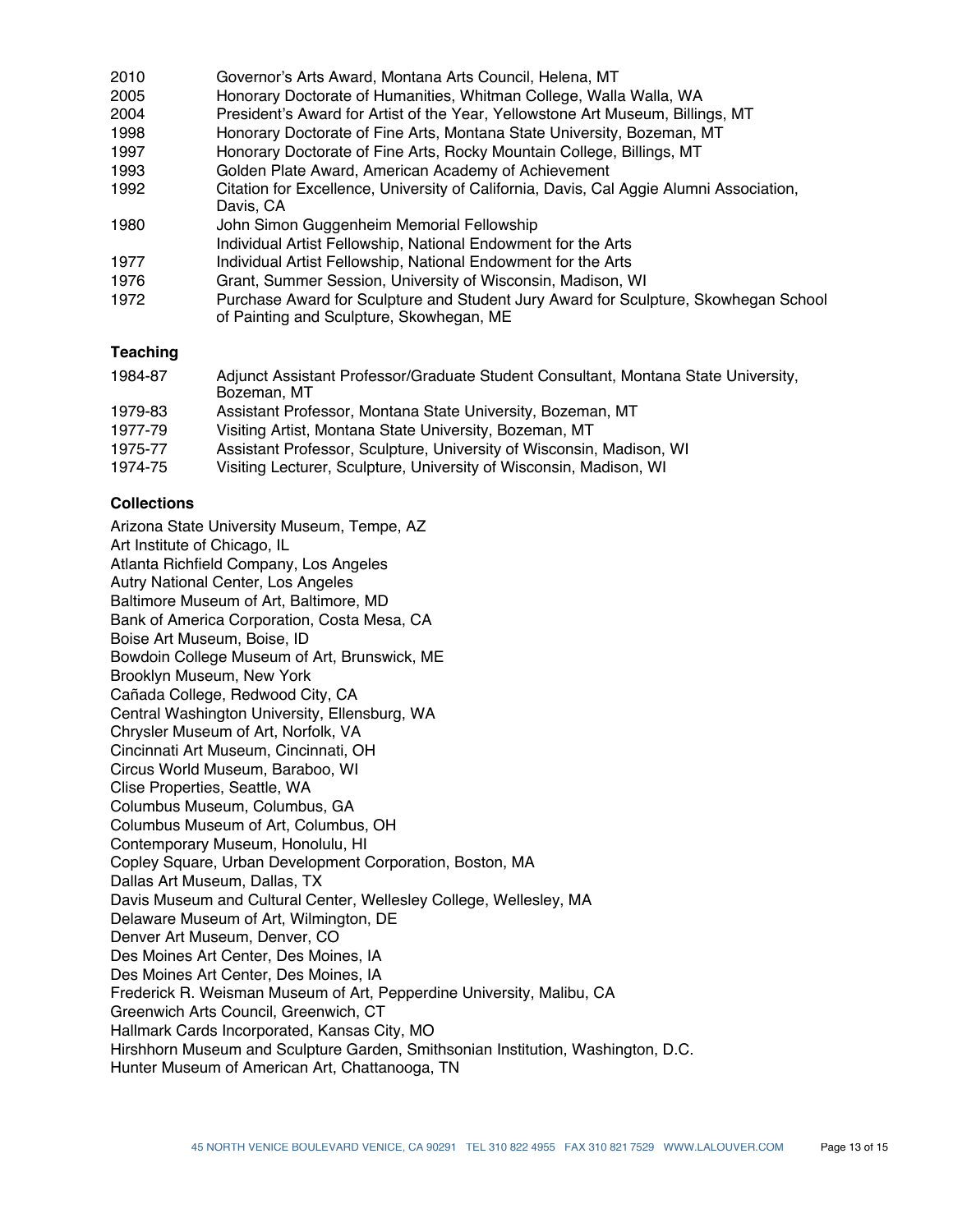Indianapolis Museum of Art, Indianapolis, IN Institute of Contemporary Art, Virginia Museum of Fine Arts, Richmond, VA Iris & B. Gerald Cantor Center for Visual Arts, Stanford University, Stanford, CA Israel Museum, Jerusalem Joslyn Art Museum, Omaha, NE Kansas City Zoo, Kansas City, MO Kemper Museum of Contemporary Art, Kansas City, MO Leigh Yawkey Woodson Museum, Wausau, WI Lowe Museum, University of Miami, Miami, FL Madison Museum of Contemporary Art, Madison, WI Meijer Sculpture Gardens, Grand Rapids, MI Memorial Art Gallery, University of Rochester, New York Mennello Museum of Art, Orlando, FL Metropolitan Museum of Art, New York Milwaukee Art Museum, Milwaukee, WI Modern Art Museum, Fort Worth, TX Museum of Contemporary Art, Chicago, IL Museum of Contemporary Art, Los Angeles Museum of Fine Arts, Florida State University, Tallahassee, FL National Museum of Women in the Arts, Washington, DC Nelson-Atkins Museum of Art, Kansas City, MO Nevada Museum of Art, Reno, NV New Jersey State Museum, Trenton, NJ New Orleans Museum of Art, New Orleans, LA Norton Museum of Art, West Palm Beach, FL Oakland Museum of Art, Oakland, CA Ohio University, Athens, OH Palm Springs Desert Museum, Palm Springs, CA Pasadena City College, Pasadena, CA Phoenix Art Museum, Phoenix, AZ Portland Art Museum, Portland, OR Portland International Airport, Portland, OR Principal Financial Group, Des Moines, IA Rayovac Corporation, Madison, WI REACH at the Kennedy Center, Washington, D.C. REACH Studio Art Center, Lansing, MI Sacramento Corporate Center, Sacramento, CA Samuel P. Harn Museum, University of Florida, Gainesville, FL San Diego Museum of Art, San Diego, CA San Francisco Museum of Modern Art, San Francisco, CA San Jose Museum of Art, San Jose, CA Seattle Art Museum, Seattle, WA Smithsonian American Art Museum, Washington, D.C. Speed Art Museum, Louisville, KY The Frederick R. Weisman Museum of Art at the Center for the Arts, Pasadena University, Malibu, CA Toledo Museum of Art, Toledo, OH University of California, Berkeley Art Museum & Pacific Film Archive University of California, Davis, Alumni Center University of California, Los Angeles, Franklin D. Murphy Sculpture Garden University of Kentucky Art Museum, Lexington, KY University of Washington Medical Center, Seattle, WA Utah Museum of Fine Arts, Salt Lake City, UT Vero Beach Museum of Art, Vero Beach, FL Virginia Museum of Fine Arts, Richmond, VA